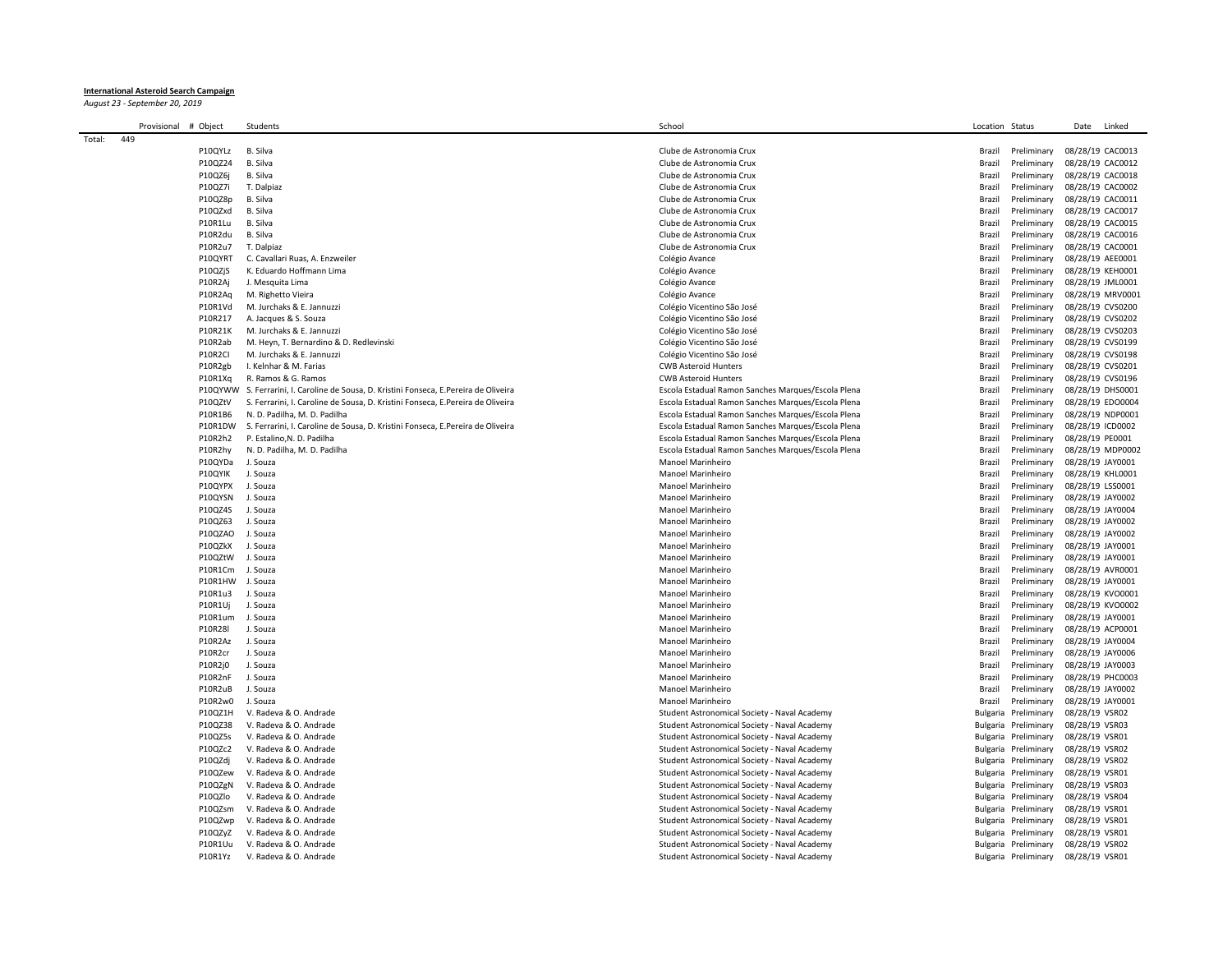| P10RZZI | V. Radeva & O. Andrade                                    | Student Astronomical Society - Naval Academy                                   |        | Bulgaria Preliminary | 08/28/19 VSR01   |                  |
|---------|-----------------------------------------------------------|--------------------------------------------------------------------------------|--------|----------------------|------------------|------------------|
| P10R28B | V. Radeva & O. Andrade                                    | Student Astronomical Society - Naval Academy                                   |        | Bulgaria Preliminary | 08/28/19 VSR05   |                  |
| P10R2C2 | V. Radeva & O. Andrade                                    | Student Astronomical Society - Naval Academy                                   |        | Bulgaria Preliminary | 08/28/19 VSR03   |                  |
| P10R2h1 | V. Radeva & O. Andrade                                    | Student Astronomical Society - Naval Academy                                   |        | Bulgaria Preliminary | 08/28/19 VSR00   |                  |
| P10R2rd | V. Radeva & O. Andrade                                    | Student Astronomical Society - Naval Academy                                   |        | Bulgaria Preliminary | 08/28/19 VSR02   |                  |
| P10R2xV | V. Radeva & O. Andrade                                    | Student Astronomical Society - Naval Academy                                   |        | Bulgaria Preliminary | 08/28/19 VSR03   |                  |
| P10R2yD | V. Radeva & O. Andrade                                    | Student Astronomical Society - Naval Academy                                   |        | Bulgaria Preliminary | 08/28/19 VSR01   |                  |
| P10QYHR | V. Radeva & O. Andrade                                    | Student Space Society - Naval Academy                                          |        | Bulgaria Preliminary | 08/28/19 VSR01   |                  |
| P10QYJj | V. Radeva & O. Andrade                                    | Student Space Society - Naval Academy                                          |        | Bulgaria Preliminary | 08/28/19 VSR01   |                  |
| P10QYRv | V. Radeva & O. Andrade                                    | Student Space Society - Naval Academy                                          |        | Bulgaria Preliminary | 08/28/19 VSR02   |                  |
| P10QYZe | V. Radeva & O. Andrade                                    | Student Space Society - Naval Academy                                          |        | Bulgaria Preliminary | 08/28/19 VSR01   |                  |
| P10QZv6 | V. Radeva & O. Andrade                                    | Student Space Society - Naval Academy                                          |        | Bulgaria Preliminary | 08/28/19 VSR02   |                  |
| P10R1S1 | V. Radeva & O. Andrade                                    | Student Space Society - Naval Academy                                          |        | Bulgaria Preliminary | 08/28/19 VSR02   |                  |
| P10R21e | V. Radeva & O. Andrade                                    | Student Space Society - Naval Academy                                          |        | Bulgaria Preliminary | 08/28/19 VSR02   |                  |
| P10R2AB | V. Radeva & O. Andrade                                    | Student Space Society - Naval Academy                                          |        | Bulgaria Preliminary | 08/28/19 VSR02   |                  |
| P10R2AH | V. Radeva & O. Andrade                                    |                                                                                |        | Bulgaria Preliminary | 08/28/19 VSR01   |                  |
| P10R2m9 | V. Radeva & O. Andrade                                    | Student Space Society - Naval Academy<br>Student Space Society - Naval Academy |        | Bulgaria Preliminary | 08/28/19 VSR00   |                  |
| P10R2rs | V. Radeva & O. Andrade                                    |                                                                                |        | Bulgaria Preliminary |                  |                  |
| P10R2sl | V. Radeva & O. Andrade                                    | Student Space Society - Naval Academy                                          |        |                      | 08/28/19 VSR01   |                  |
|         |                                                           | Student Space Society - Naval Academy                                          |        | Bulgaria Preliminary | 08/28/19 VSR01   |                  |
| P10R1Bv | Y. Ogmen, S. Sadisonmez, A. Kazma, M. Emin & A. I. Kulpcu | Astro Cypriots - Bekirpasa Lycee                                               | Cyprus | Preliminary          | 08/28/19 BPL0239 |                  |
| P10R1Uv | Y. Ogmen & A. I. Kulpcu                                   | Astro Cypriots - Bekirpasa Lycee                                               | Cyprus | Preliminary          | 08/28/19 BPL0247 |                  |
| P10R25b | Y. Ogmen & S. Sadisonmez                                  | Astro Cypriots - Bekirpasa Lycee                                               | Cyprus | Preliminary          | 08/28/19 BPL0250 |                  |
| P10R2BP | Y. Ogmen & A. Kazma                                       | Astro Cypriots - Bekirpasa Lycee                                               | Cyprus | Preliminary          | 08/28/19 BPL0243 |                  |
| P10R2fF | Y. Ogmen, A. Kazma, M. Emin & A. I. Kulpcu                | Astro Cypriots - Bekirpasa Lycee                                               | Cyprus | Preliminary          | 08/28/19 BPL0234 |                  |
| P10R2h5 | Y. Ogmen & A. I. Kulpcu                                   | Astro Cypriots - Bekirpasa Lycee                                               | Cyprus | Preliminary          | 08/28/19 BPL0248 |                  |
| P10R2jo | Y. Ogmen & M. Emin                                        | Astro Cypriots - Bekirpasa Lycee                                               | Cyprus | Preliminary          | 08/28/19 BPL0246 |                  |
| P10R2qb | Y. Ogmen, A. Kazma, M. Emin & A. I. Kulpcu                | Astro Cypriots - Bekirpasa Lycee                                               | Cyprus | Preliminary          | 08/28/19 BPL0235 |                  |
| P10R2x1 | Y. Ogmen, S. Sadisonmez, A. Kazma, M. Emin & A. I. Kulpcu | Astro Cypriots - Bekirpasa Lycee                                               | Cyprus | Preliminary          | 08/28/19 BPL0241 |                  |
| P10R2yx | Y. Ogmen, A. Kazma, M. Emin & A. I. Kulpcu                | Astro Cypriots - Bekirpasa Lycee                                               | Cyprus | Preliminary          | 08/28/19 BPL0231 |                  |
| P10R2zf | Y. Ogmen, S. Sadisonmez, A. Kazma, M. Emin & A. I. Kulpcu | Astro Cypriots - Bekirpasa Lycee                                               | Cyprus | Preliminary          | 08/28/19 BPL0240 |                  |
| P10R2xf | P. Malhotra, R. Jain, S. Sayal                            | <b>Astro Sages</b>                                                             | India  | Preliminary          | 08/28/19 RPS0010 |                  |
| P10R1G9 | S. Dabas                                                  | Dabas Observatory                                                              | India  | Preliminary          | 08/28/19 SNL0003 |                  |
| P10R2Ab | S. Dabas                                                  | Dabas Observatory                                                              | India  | Preliminary          | 08/28/19 SNL0004 |                  |
| P10R2bt | S. Dabas                                                  | Dabas Observatory                                                              | India  | Preliminary          | 08/28/19 SNL0002 |                  |
| P10R2hR | S. Dabas                                                  | Dabas Observatory                                                              | India  | Preliminary          | 08/28/19 SNL0007 |                  |
| P10R2m7 | S. Dabas                                                  | Dabas Observatory                                                              | India  | Preliminary          | 08/28/19 SNL0006 |                  |
| P10R2tz | S. Dabas                                                  | Dabas Observatory                                                              | India  | Preliminary          | 08/28/19 SNL0008 |                  |
| P10R2wZ | S. Dabas                                                  | Dabas Observatory                                                              | India  | Preliminary          | 08/28/19 SNL0015 |                  |
| P10R1Nt | P. Mahajani                                               | Milkyway Citizens                                                              | India  | Preliminary          |                  | 08/28/19 MWC0011 |
| P10R1YL | P. Mahajani                                               | Milkyway Citizens                                                              | India  | Preliminary          |                  | 08/28/19 MWC0005 |
| P10R21M | P. Mahajani                                               | Milkyway Citizens                                                              | India  | Preliminary          |                  | 08/28/19 MWC0016 |
| P10R26L | P. Mahajani                                               | Milkyway Citizens                                                              | India  | Preliminary          |                  | 08/28/19 MWC0013 |
| P10R2c5 | P. Mahajani                                               | Milkyway Citizens                                                              | India  | Preliminary          |                  | 08/28/19 MWC0015 |
| P10R2cl | P. Mahajani                                               | Milkyway Citizens                                                              | India  | Preliminary          |                  | 08/28/19 MWC0014 |
|         |                                                           |                                                                                |        |                      |                  |                  |
| P10R2dS | P. Mahajani                                               | Milkyway Citizens                                                              | India  | Preliminary          |                  | 08/28/19 MWC0006 |
| P10R2oP | P. Mahajani                                               | Milkyway Citizens                                                              | India  | Preliminary          |                  | 08/28/19 MWC0009 |
| P10R2qS | P. Mahajani                                               | Milkyway Citizens                                                              | India  | Preliminary          |                  | 08/28/19 MWC0004 |
| P10R2uN | P. Mahajani                                               | Milkyway Citizens                                                              | India  | Preliminary          |                  | 08/28/19 MWC0012 |
| P10R2uX | P. Mahajani                                               | Milkyway Citizens                                                              | India  | Preliminary          |                  | 08/28/19 MWC0007 |
| P10R2zC | P. Mahajani                                               | Milkyway Citizens                                                              | India  | Preliminary          |                  | 08/28/19 MWC0003 |
| P10R2zE | P. Mahajani                                               | Milkyway Citizens                                                              | India  | Preliminary          |                  | 08/28/19 MWC0010 |
| P10QYYc | S. Patnaik, R. Sharma, B. Padhi                           | NIST Astronomy Club Team 1                                                     | India  | Preliminary          | 08/28/19 NAC2204 |                  |
| P10QYZ1 | B.Padhi, S.Patnaik, R.Sharma                              | NIST Astronomy Club Team 1                                                     | India  | Preliminary          |                  | 08/28/19 NAC1101 |
| P10QZbE | S. Patnaik, R. Sharma, B. Padhi                           | NIST Astronomy Club Team 1                                                     | India  | Preliminary          | 08/28/19 NAC2201 |                  |
| P10R1N8 | S. Patnaik, R. Sharma, B. Padhi                           | NIST Astronomy Club Team 1                                                     | India  | Preliminary          | 08/28/19 NAC3301 |                  |
| P10R2qD | S. Patnaik, R. Sharma, B. Padhi                           | NIST Astronomy Club Team 1                                                     | India  | Preliminary          | 08/28/19 NAC2202 |                  |
| P10R2tg | S. Patnaik, R. Sharma, B. Padhi                           | NIST Astronomy Club Team 1                                                     | India  | Preliminary          | 08/28/19 NAC2203 |                  |
| P10R1yX | A. Swaraj, S. Kumar, S. Mohapatra, P. Panda               | NIST Astronomy Club Team 2                                                     | India  | Preliminary          |                  | 08/28/19 NAC8899 |
| P10R2p0 | A. Swaraj, S. Kumar, S. Mohapatra, P. Panda               | NIST Astronomy Club Team 2                                                     | India  | Preliminary          |                  | 08/28/19 NAC1122 |
| P10R2sh | A. Swaraj, S. Kumar, S. Mohapatra, P. Panda               | NIST Astronomy Club Team 2                                                     | India  | Preliminary          | 08/28/19 NAC3456 |                  |
| P10R1NW | P.K. Navaneeth                                            | Team Astro                                                                     | India  | Preliminary          | 08/28/19 NPK0043 |                  |
| P10R1V8 | P.K. Navaneeth                                            | Team Astro                                                                     | India  | Preliminary          | 08/28/19 NPK0049 |                  |
| P10R1vs | P.K. Navaneeth                                            | Team Astro                                                                     | India  | Preliminary          | 08/28/19 NPK0041 |                  |
| P10R25X | P.K. Navaneeth                                            | <b>Team Astro</b>                                                              | India  | Preliminary          | 08/28/19 NPK0050 |                  |
| P10R2jW | P.K. Navaneeth                                            | Team Astro                                                                     | India  | Preliminary          | 08/28/19 NPK0046 |                  |
|         |                                                           |                                                                                |        |                      |                  |                  |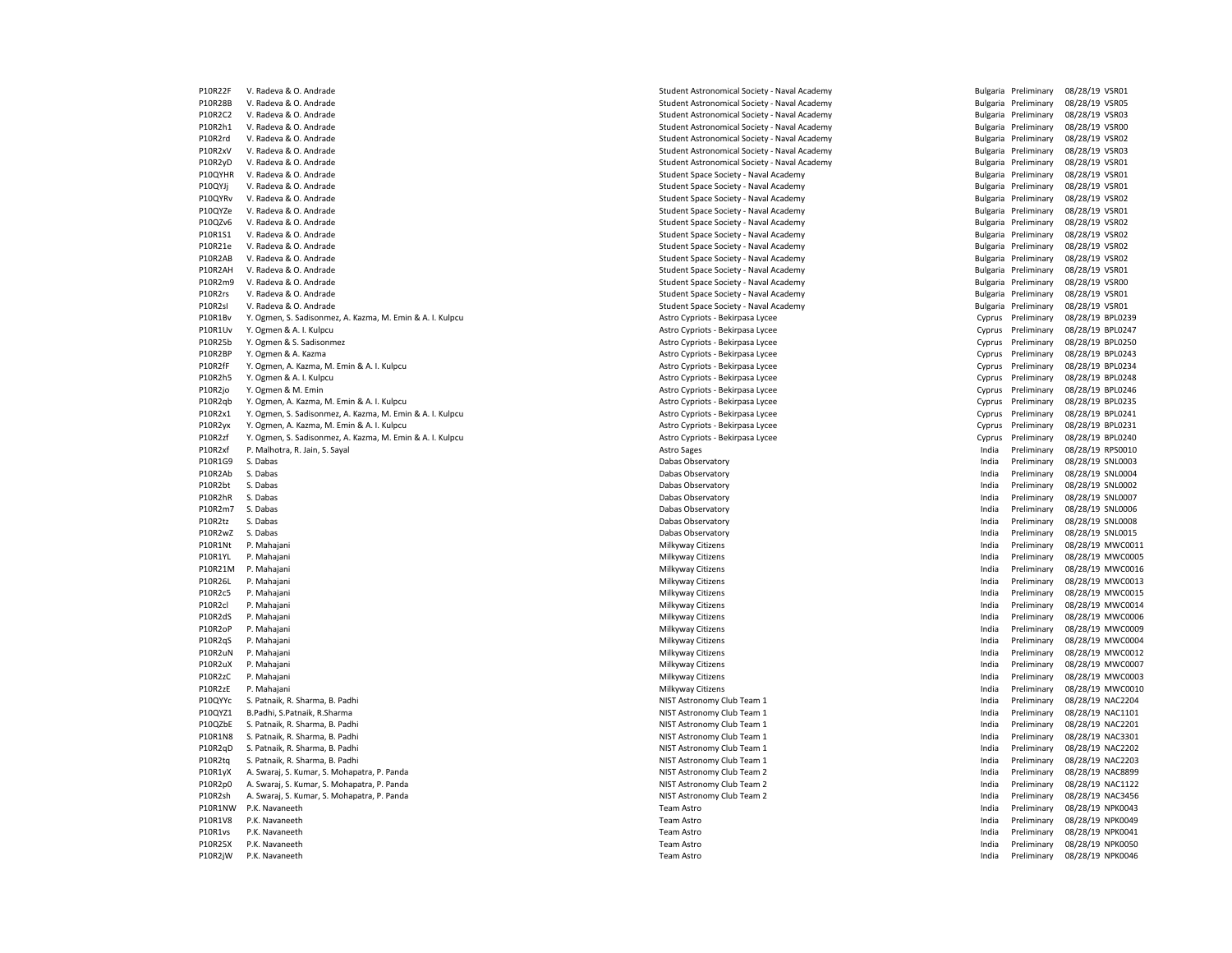| P10R2uJ        | P.K. Navaneeth                   | Team          |
|----------------|----------------------------------|---------------|
| P10R2vJ        | P.K. Navaneeth                   | Team          |
| P10R2vT        | P.K. Navaneeth                   | Team          |
| P10QYEE        | S.M. Bhoiya & P.M. Bhoiya        | VIE Ma        |
| P10R1Ea        | S.M. Bhoiya & P.M. Bhoiya        | VIE Ma        |
| P10R1Fw        | S.M. Bhoiya & P.M. Bhoiya        | VIE Ma        |
| P10R1Or        | S.M. Bhoiya & P.M. Bhoiya        | VIE Ma        |
| P10R1vu        | S.M. Bhoiya & P.M. Bhoiya        | VIE Ma        |
| P10R22R        | S.M. Bhoiya & P.M. Bhoiya        | VIE Ma        |
| P10R28G        |                                  | VIE Ma        |
|                | S.M. Bhoiya & P.M. Bhoiya        |               |
| P10R2d2        | S.M. Bhoiya & P.M. Bhoiya        | VIE Ma        |
| P10R2mc        | S.M. Bhoiya & P.M. Bhoiya        | VIE Ma        |
| P10R2qH        | S.M. Bhoiya & P.M. Bhoiya        | VIE Ma        |
| P10R2r5        | S.M. Bhoiya & P.M. Bhoiya        | VIE Ma        |
| P10R2sf        | S.M. Bhoiya & P.M. Bhoiya        | VIE Ma        |
| P10QYIz        | S.Hatami, M.Naderifard, S.Vahedi | Afagh         |
| P10QYQo        | S.Hatami, M.Naderifard, S.Vahedi | Afagh         |
| P10QYVa        | S.Hatami, M.Naderifard, S.Vahedi | Afagh         |
| P10QZ10        | S.Hatami, M.Naderifard, S.Vahedi | Afagh         |
| P10QZ5L        | S.Hatami, M.Naderifard, S.Vahedi | Afagh         |
| P10QZgJ        | S.Hatami, M.Naderifard, S.Vahedi | Afagh         |
| P10QZhx        | S.Hatami, M.Naderifard, S.Vahedi | Afagh         |
| P10QZkh        | S.Hatami, M.Naderifard, S.Vahedi | Afagh         |
| P10QZoW        | S.Hatami, M.Naderifard, S.Vahedi | Afagh         |
| P10R14q        | S.Hatami, M.Naderifard, S.Vahedi | Afagh         |
| P10R1RP        | S.Hatami, M.Naderifard, S.Vahedi | Afagh         |
| P10R1v2        | S.Hatami, M.Naderifard, S.Vahedi | Afagh         |
| <b>P10R20R</b> | S.Hatami, M.Naderifard, S.Vahedi | Afagh         |
| P10R28k        | S.Hatami, M.Naderifard, S.Vahedi | Afagh         |
| P10R291        | S.Hatami, M.Naderifard, S.Vahedi | Afagh         |
| P10R2bj        | S.Hatami, M.Naderifard, S.Vahedi | Afagh         |
| P10R2Cx        | S.Hatami, M.Naderifard, S.Vahedi | Afagh         |
| P10R2fJ        | S.Hatami, M.Naderifard, S.Vahedi | Afagh         |
| P10R2pV        | S.Hatami, M.Naderifard, S.Vahedi | Afagh         |
| P10R2uP        | S.Hatami, M.Naderifard, S.Vahedi | Afagh         |
| P10R2wh        | S.Hatami, M.Naderifard, S.Vahedi | Afagh         |
| P10QZse        | A. Dimas                         | IES CA        |
| P10QZtA        | A. Dimas                         | <b>IES CA</b> |
| <b>P10R1JU</b> | A. Dimas                         | <b>IES CA</b> |
| P10R1Kg        | A. Dimas                         | IES CA        |
| P10R1Ky        | A. Dimas                         | <b>IES CA</b> |
| P10R1Rm        | A. Dimas                         | IES CA        |
| P10R1TY        | A. Dimas                         | <b>IES CA</b> |
| P10R1WK        | A. Dimas                         | <b>IES CA</b> |
| P10R1XX        | A. Dimas                         | <b>IES CA</b> |
| P10R1YP        | A. Dimas                         | <b>IES CA</b> |
| P10R1ZZ        | A. Dimas                         | <b>IES CA</b> |
| P10R22E        | A. Dimas                         | <b>IES CA</b> |
| P10R2BF        | A. Dimas                         | <b>IES CA</b> |
| P10R2sC        | A. Dimas                         | <b>IES CA</b> |
| P10R2wl        | A. Dimas                         | <b>IES CA</b> |
| P10R2xm        | A. Dimas                         | <b>IES CA</b> |
| P10QYCk        | D. Hewawasam & I. Fonseka        | Aden          |
| P10QYDA        | T. Saba                          | Aden          |
| P10QYQ1        | T. Saba                          | Aden          |
| P10QYRk        | P. Shanmugarajah                 | Aden          |
| P10QYVf        | P. Shanmugarajah                 | Aden          |
| P10QYW4        | D. Hewawasam                     | Aden          |
| P10QZ62        |                                  | Aden          |
|                | D. Hewawasam                     |               |
| P10QZ6B        | P. Shanmugarajah                 | Aden          |
| P10QZ8t        | T. Saba & U. Perera              | Aden          |
| P10QZBi        | T. Saba                          | Aden          |
| P10QZbz        | D. Hewawasam                     | Aden          |
| P10QZcc        | T. Saba                          | Aden          |
| P10QZcD        | D. Hewawasam                     | Aden          |

| Team Astro           |
|----------------------|
| Team Astro           |
| Team Astro           |
| <b>VIE Mandvi</b>    |
| VIE Mandvi           |
| <b>VIE Mandvi</b>    |
| <b>VIE Mandvi</b>    |
| VIE Mandvi           |
| VIE Mandvi           |
| <b>VIE Mandvi</b>    |
| VIE Mandvi           |
| <b>VIE Mandvi</b>    |
| <b>VIE Mandvi</b>    |
| VIE Mandvi           |
| VIE Mandvi           |
| Afagh Rahbar Azarbay |
| Afagh Rahbar Azarbay |
| Afagh Rahbar Azarbay |
| Afagh Rahbar Azarbay |
| Afagh Rahbar Azarbay |
| Afagh Rahbar Azarbay |
| Afagh Rahbar Azarbay |
| Afagh Rahbar Azarbay |
| Afagh Rahbar Azarbay |
| Afagh Rahbar Azarbay |
| Afagh Rahbar Azarbay |
| Afagh Rahbar Azarbay |
| Afagh Rahbar Azarbay |
| Afagh Rahbar Azarbay |
| Afagh Rahbar Azarbay |
| Afagh Rahbar Azarbay |
| Afagh Rahbar Azarbay |
| Afagh Rahbar Azarbay |
| Afagh Rahbar Azarbay |
| Afagh Rahbar Azarbay |
| Afagh Rahbar Azarbay |
| <b>IES CAB</b>       |
| <b>IES CAB</b>       |
| <b>IES CAB</b>       |
| <b>IES CAB</b>       |
| <b>IES CAB</b>       |
| <b>IES CAB</b>       |
| <b>IES CAB</b>       |
| <b>IES CAB</b>       |
| <b>IES CAB</b>       |
| <b>IES CAB</b>       |
| <b>IES CAB</b>       |
| <b>IES CAB</b>       |
| IES CAB              |
| <b>IES CAB</b>       |
| IES C<br>:AB         |
| <b>IES CAB</b>       |
| Aden                 |
| Aden                 |
| Aden                 |
| Aden                 |
| Aden                 |
|                      |
| Aden                 |
| Aden                 |
| Aden                 |
| Aden                 |
| Aden                 |
| Aden<br>Aden         |

| P10R2uJ        | P.K. Navaneeth                   | Team Astro              | India | Preliminary           | 08/28/19 NPK0044 |
|----------------|----------------------------------|-------------------------|-------|-----------------------|------------------|
| P10R2vJ        | P.K. Navaneeth                   | Team Astro              | India | Preliminary           | 08/28/19 NPK0039 |
| P10R2vT        | P.K. Navaneeth                   | Team Astro              | India | Preliminary           | 08/28/19 NPK0042 |
| P10QYEE        | S.M. Bhoiya & P.M. Bhoiya        | <b>VIE Mandvi</b>       | India | Preliminary           | 08/28/19 SPB3148 |
| P10R1Ea        | S.M. Bhoiya & P.M. Bhoiya        | VIE Mandvi              | India | Preliminary           | 08/28/19 SPB0549 |
| P10R1Fw        | S.M. Bhoiya & P.M. Bhoiya        | <b>VIE Mandvi</b>       | India | Preliminary           | 08/28/19 SPB0519 |
| P10R1Or        | S.M. Bhoiya & P.M. Bhoiya        | <b>VIE Mandvi</b>       | India | Preliminary           | 08/28/19 SPB3108 |
| P10R1vu        | S.M. Bhoiya & P.M. Bhoiya        | <b>VIE Mandvi</b>       | India | Preliminary           | 08/28/19 SPB0559 |
| P10R22R        | S.M. Bhoiya & P.M. Bhoiya        | <b>VIE Mandvi</b>       | India | Preliminary           | 08/28/19 SPB0569 |
| P10R28G        | S.M. Bhoiya & P.M. Bhoiya        | <b>VIE Mandvi</b>       | India | Preliminary           | 08/28/19 SPB0529 |
| P10R2d2        | S.M. Bhoiya & P.M. Bhoiya        | <b>VIE Mandvi</b>       | India | Preliminary           | 08/28/19 SPB0539 |
| P10R2mc        | S.M. Bhoiya & P.M. Bhoiya        | <b>VIE Mandvi</b>       | India | Preliminary           | 08/28/19 SPB0579 |
|                | S.M. Bhoiya & P.M. Bhoiya        | <b>VIE Mandvi</b>       | India | Preliminary           |                  |
| P10R2qH        |                                  |                         |       |                       | 08/28/19 SPB0509 |
| P10R2r5        | S.M. Bhoiya & P.M. Bhoiya        | <b>VIE Mandvi</b>       | India | Preliminary           | 08/28/19 SPB3138 |
| P10R2sf        | S.M. Bhoiya & P.M. Bhoiya        | <b>VIE Mandvi</b>       | India | Preliminary           | 08/28/19 SPB3158 |
| P10QYIz        | S.Hatami, M.Naderifard, S.Vahedi | Afagh Rahbar Azarbayjan | Iran  | Preliminary           | 08/28/19 ARA0028 |
| P10QYQo        | S.Hatami, M.Naderifard, S.Vahedi | Afagh Rahbar Azarbayjan | Iran  | Preliminary           | 08/28/19 ARA000  |
| P10QYVa        | S.Hatami, M.Naderifard, S.Vahedi | Afagh Rahbar Azarbayjan | Iran  | Preliminary           | 08/28/19 ARA0004 |
| P10QZ10        | S.Hatami, M.Naderifard, S.Vahedi | Afagh Rahbar Azarbayjan | Iran  | Preliminary           | 08/28/19 ARA0029 |
| P10QZ5L        | S.Hatami, M.Naderifard, S.Vahedi | Afagh Rahbar Azarbayjan | Iran  | Preliminary           | 08/28/19 ARA001: |
| P10QZgJ        | S.Hatami, M.Naderifard, S.Vahedi | Afagh Rahbar Azarbayjan | Iran  | Preliminary           | 08/28/19 ARA0001 |
| P10QZhx        | S.Hatami, M.Naderifard, S.Vahedi | Afagh Rahbar Azarbayjan | Iran  | Preliminary           | 08/28/19 ARA003  |
| P10QZkh        | S.Hatami, M.Naderifard, S.Vahedi | Afagh Rahbar Azarbayjan | Iran  | Preliminary           | 08/28/19 ARA0025 |
| P10QZoW        | S.Hatami, M.Naderifard, S.Vahedi | Afagh Rahbar Azarbayjan | Iran  | Preliminary           | 08/28/19 ARA0006 |
| P10R14q        | S.Hatami, M.Naderifard, S.Vahedi | Afagh Rahbar Azarbayjan | Iran  | Preliminary           | 08/28/19 ARA0023 |
| P10R1RP        | S.Hatami, M.Naderifard, S.Vahedi | Afagh Rahbar Azarbayjan | Iran  | Preliminary           | 08/28/19 ARA0014 |
| P10R1v2        | S.Hatami, M.Naderifard, S.Vahedi | Afagh Rahbar Azarbayjan | Iran  | Preliminary           | 08/28/19 ARA0008 |
| P10R20R        | S.Hatami, M.Naderifard, S.Vahedi | Afagh Rahbar Azarbayjan | Iran  | Preliminary           | 08/28/19 ARA0013 |
| P10R28k        | S.Hatami, M.Naderifard, S.Vahedi | Afagh Rahbar Azarbayjan | Iran  | Preliminary           | 08/28/19 ARA002  |
| P10R291        | S.Hatami, M.Naderifard, S.Vahedi | Afagh Rahbar Azarbayjan | Iran  | Preliminary           | 08/28/19 ARA0022 |
| P10R2bj        | S.Hatami, M.Naderifard, S.Vahedi | Afagh Rahbar Azarbayjan | Iran  | Preliminary           | 08/28/19 ARA0019 |
| P10R2Cx        | S.Hatami, M.Naderifard, S.Vahedi | Afagh Rahbar Azarbayjan | Iran  | Preliminary           | 08/28/19 ARA001  |
| P10R2fJ        | S.Hatami, M.Naderifard, S.Vahedi | Afagh Rahbar Azarbayjan | Iran  | Preliminary           | 08/28/19 ARA0003 |
| P10R2pV        | S.Hatami, M.Naderifard, S.Vahedi | Afagh Rahbar Azarbayjan | Iran  | Preliminary           | 08/28/19 ARA0009 |
|                |                                  |                         |       |                       |                  |
| P10R2uP        | S.Hatami, M.Naderifard, S.Vahedi | Afagh Rahbar Azarbayjan | Iran  | Preliminary           | 08/28/19 ARA000! |
| P10R2wh        | S.Hatami, M.Naderifard, S.Vahedi | Afagh Rahbar Azarbayjan | Iran  | Preliminary           | 08/28/19 ARA0018 |
| P10QZse        | A. Dimas                         | <b>IES CAB</b>          | Spain | Preliminary           | 08/28/19 CAB0003 |
| P10QZtA        | A. Dimas                         | <b>IES CAB</b>          | Spain | Preliminary           | 08/28/19 CAB001: |
| <b>P10R1JU</b> | A. Dimas                         | <b>IES CAB</b>          | Spain | Preliminary           | 08/28/19 CAB0020 |
| P10R1Kg        | A. Dimas                         | <b>IES CAB</b>          | Spain | Preliminary           | 08/28/19 CAB0009 |
| P10R1Ky        | A. Dimas                         | <b>IES CAB</b>          | Spain | Preliminary           | 08/28/19 CAB0018 |
| P10R1Rm        | A. Dimas                         | <b>IES CAB</b>          | Spain | Preliminary           | 08/28/19 CAB002  |
| P10R1TY        | A. Dimas                         | <b>IES CAB</b>          | Spain | Preliminary           | 08/28/19 CAB0008 |
| P10R1WK        | A. Dimas                         | <b>IES CAB</b>          | Spain | Preliminary           | 08/28/19 CAB001! |
| P10R1XX        | A. Dimas                         | <b>IES CAB</b>          | Spain | Preliminary           | 08/28/19 CAB001  |
| P10R1YP        | A. Dimas                         | <b>IES CAB</b>          | Spain | Preliminary           | 08/28/19 CAB0004 |
| P10R1ZZ        | A. Dimas                         | <b>IES CAB</b>          | Spain | Preliminary           | 08/28/19 CAB0021 |
| P10R22E        | A. Dimas                         | <b>IES CAB</b>          | Spain | Preliminary           | 08/28/19 CAB0005 |
| P10R2BF        | A. Dimas                         | <b>IES CAB</b>          | Spain | Preliminary           | 08/28/19 CAB0023 |
| P10R2sC        | A. Dimas                         | <b>IES CAB</b>          | Spain | Preliminary           | 08/28/19 CAB0016 |
| P10R2wl        | A. Dimas                         | <b>IES CAB</b>          | Spain | Preliminary           | 08/28/19 CAB0012 |
| P10R2xm        | A. Dimas                         | <b>IES CAB</b>          | Spain | Preliminary           | 08/28/19 CAB002! |
| P10QYCk        | D. Hewawasam & I. Fonseka        | Aden                    |       | Sri Lanka Preliminary | 08/28/19 ADN801  |
| P10QYDA        | T. Saba                          | Aden                    |       | Sri Lanka Preliminary | 08/28/19 ADN4004 |
| P10QYQ1        | T. Saba                          | Aden                    |       | Sri Lanka Preliminary | 08/28/19 ADN4001 |
| P10QYRk        | P. Shanmugarajah                 | Aden                    |       | Sri Lanka Preliminary | 08/28/19 ADN302  |
| P10QYVf        | P. Shanmugarajah                 | Aden                    |       | Sri Lanka Preliminary |                  |
|                |                                  |                         |       |                       | 08/28/19 ADN301  |
| P10QYW4        | D. Hewawasam                     | Aden                    |       | Sri Lanka Preliminary | 08/28/19 ADN2002 |
| P10QZ62        | D. Hewawasam                     | Aden                    |       | Sri Lanka Preliminary | 08/28/19 ADN104  |
| P10QZ6B        | P. Shanmugarajah                 | Aden                    |       | Sri Lanka Preliminary | 08/28/19 ADN001  |
| P10QZ8t        | T. Saba & U. Perera              | Aden                    |       | Sri Lanka Preliminary | 08/28/19 ADN501  |
| P10QZBi        | T. Saba                          | Aden                    |       | Sri Lanka Preliminary | 08/28/19 ADN410  |
| P10QZbz        | D. Hewawasam                     | Aden                    |       | Sri Lanka Preliminary | 08/28/19 ADN103  |
| P10QZcc        | T. Saba                          | Aden                    |       | Sri Lanka Preliminary | 08/28/19 ADN401  |
| P10QZcD        | D. Hewawasam                     | Aden                    |       | Sri Lanka Preliminary | 08/28/19 ADN1005 |
|                |                                  |                         |       |                       |                  |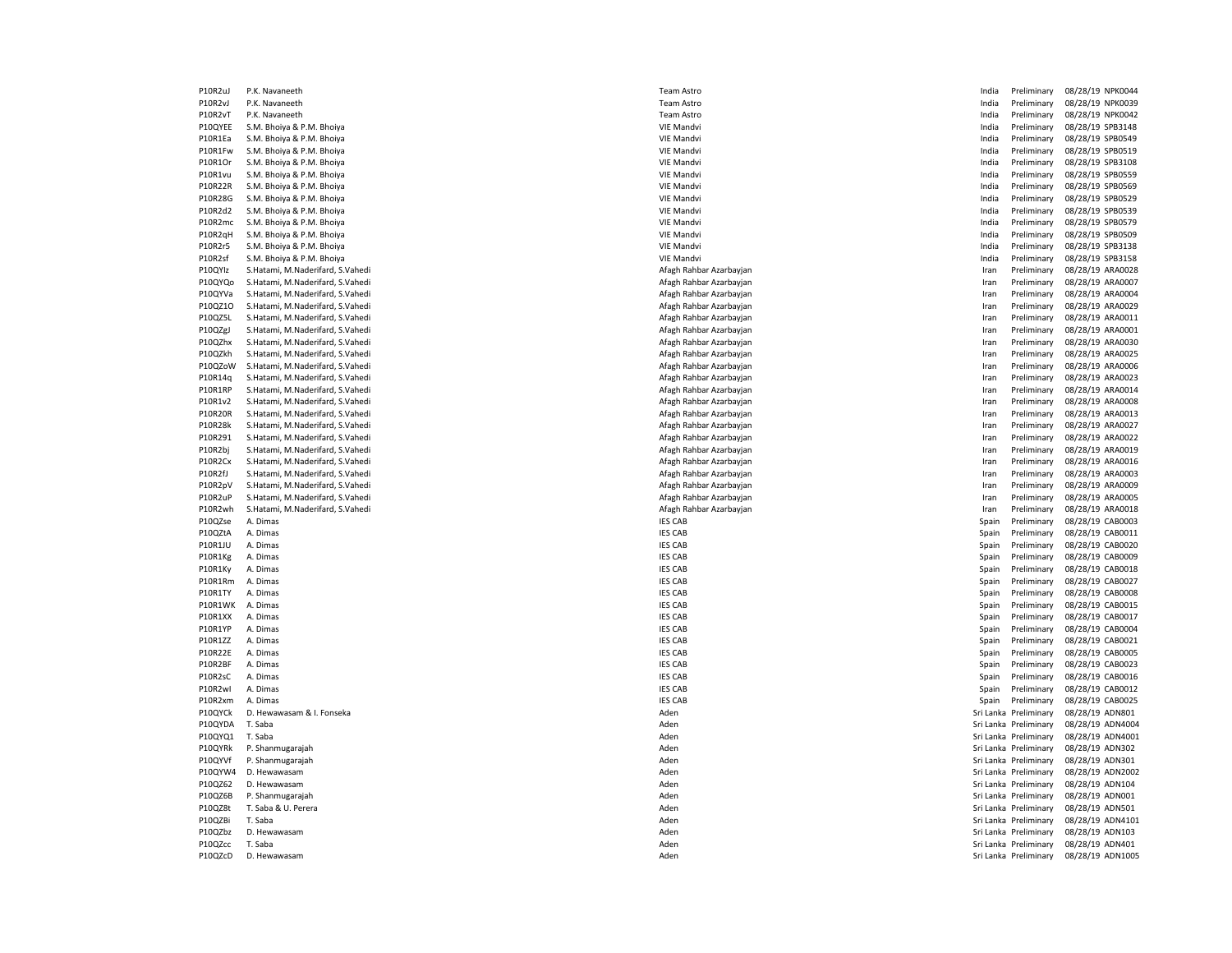P10QZfQ D. Hewawasam & I. Fonseka Aden Sri Lanka Preliminary 08/28/19 ADN805 P10QZhL D. Hewawasam Aden Sri Lanka Preliminary 08/28/19 ADN101 P10QZob T. Saba Aden Sri Lanka Preliminary 08/28/19 ADN4002 P10QZtx P. Shanmugarajah Aden Sri Lanka Preliminary 08/28/19 ADN002 P10R1GZ T. Saba & U. Perera Aden Sri Lanka Preliminary 08/28/19 ADN502 P10R1wB T. Saba Care and Sri Lanka Preliminary 08/28/19 ADN4003 P10R1Z1 D. Hewawasam Aden Sri Lanka Preliminary 08/28/19 ADN1002 P10R2jq P. Shanmugarajah Aden Sri Lanka Preliminary 08/28/19 ADN003 P10R2mp D. Hewawasam Aden Sri Lanka Preliminary 08/28/19 ADN2001 P10R2p7 D. Hewawasam Aden Sri Lanka Preliminary 08/28/19 ADN1001 P10R2uW P. Shanmugarajah Nasali aden Sri Lanka Preliminary 08/28/19 ADN004 P10R2v7 T. Saba Aden Sri Lanka Preliminary 08/28/19 ADN403 P10QYAx H.Kalna, S.Nisharuni, R.Tharinduni, B.Dimuthu, N.Aranya American Alpha Team 01 Alpha Team 01 Sri Lanka Preliminary 08/28/19 IAS0001 P10QYCE H.Kalna, S.Nisharuni, R.Tharinduni, B.Dimuthu, N.Aranya American Alpha Team 01 Alpha Team 01 Sri Lanka Preliminary 08/28/19 APT0001 P10QYzz H.Kalna, S.Nisharuni, R.Tharinduni, B.Dimuthu, N.Aranya Alpha Team 01 Sri Lanka Preliminary 08/28/19 APT0003 P10QZ2d H.Kalna, S.Nisharuni, R.Tharinduni, B.Dimuthu, N.Aranya Alpha Team 01 Sri Lanka Preliminary 08/28/19 APT0002 P10R1BA H.Kalna, S.Nisharuni, R.Tharinduni, B.Dimuthu, N.Aranya **Alpha Team 01** Sri Lanka Preliminary 08/28/19 IAS0001 N.B. Alpha Team 01 Sri Lanka Preliminary 08/28/19 IAS0001 P10R1Bh H.Kalna, S.Nisharuni, R.Tharinduni, B.Dimuthu, N.Aranya **Alpha Team 01** Sales and the sense of the sense of the state of the sense of the sense of the sense of the sense of the sense of the sense of the sense of th P10R1Rn H.Kalna, S.Nisharuni, R.Tharinduni, B.Dimuthu, N.Aranya American Alpha Team 01 Alpha Team 01 Sri Lanka Preliminary 08/28/19 IAS0002 P10R1VP H.Kalna, S.Nisharuni, R.Tharinduni, B.Dimuthu, N.Aranya Alpha Team 01 Sri Lanka Preliminary 08/28/19 IAS0003 P10R1zx H.Kalna, S.Nisharuni, R.Tharinduni, B.Dimuthu, N.Aranya American Alpha Team 01 Alpha Team 01 Sri Lanka Preliminary 08/28/19 APT0004 P10R24f H.Kalna, S.Nisharuni, R.Tharinduni, B.Dimuthu, N.Aranya **Alpha Team 01** Alpha Team 01 Sri Lanka Preliminary 08/28/19 IAS0001 P10QYKa V. Sigera, C. Sathsarani, M. Francisco, V. Wijekoon, S. Kumara Alpha Team 02 Alpha Team 02 Sri Lanka Preliminary 08/28/19 AT22001 P10QYzr V. Sigera, C. Sathsarani, M. Francisco, V. Wijekoon, S. Kumara Alpha Team 02 Alpha Team 02 Sri Lanka Preliminary 08/28/19 AT22001 P10QZ1d V. Sigera, C. Sathsarani, M. Francisco, V. Wijekoon, S. Kumara Alpha Team 02 Sri Lanka Preliminary 08/28/19 AT22002 P10QZ9i V. Sigera, C. Sathsarani, M. Francisco, V. Wijekoon, S. Kumara Alpha Team 02 Sri Lanka Preliminary 08/28/19 AT22001 P10QZg2 V. Sigera, C. Sathsarani, M. Francisco, V. Wijekoon, S. Kumara Alpha Team 02 Sri Lanka Preliminary 08/28/19 AT22001 P10R1uo V. Sigera, C. Sathsarani, M. Francisco, V. Wijekoon, S. Kumara Alpha Team 02 Alpha Team 02 Sri Lanka Preliminary 08/28/19 AT22003 P10R1xo V. Sigera, C. Sathsarani, M. Francisco, V. Wijekoon, S. Kumara Alpha Team 02 Sri Lanka Preliminary 08/28/19 AT22002 P10R1Yp V. Sigera, C. Sathsarani, M. Francisco, V. Wijekoon, S. Kumara Alpha Team 02 Alpha Team 02 Sri Lanka Preliminary 08/28/19 AT22002 P10R2BH V. Sigera, C. Sathsarani, M. Francisco, V. Wijekoon, S. Kumara Alpha Team 02 Alpha Team 02 Sri Lanka Preliminary 08/28/19 AT22001 P10R2oi V. Sigera, C. Sathsarani, M. Francisco, V. Wijekoon, S. Kumara Alpha Team 19 Alpha Team 02 Sri Lanka Preliminary 199/28/19 AT21001 Alpha Team 02 Sri Lanka Preliminary 08/28/19 AT21001 Alpha Team 02 Sri Lanka Prelim V. Sigera, C. Sathsarani, M. Francisco, V. Wijekoon, S. Kumara P10R2xE V. Sigera, C. Sathsarani, M. Francisco, V. Wijekoon, S. Kumara Alpha Team 02 Sri Lanka Preliminary 08/28/19 AT22001 P10QYKb T. Fernando, T.D.Jayasinghe, S.L.Kumarasinghe, K.S.S.Hettiarachchi, S.N.Gunarathne Cosmic Creeps 1 Cosmic Creeps 1 Sri Lanka Preliminary 08/28/19 KST001 P10QYM1 T. Fernando, T.D.Jayasinghe, S.L.Kumarasinghe, K.S.S.Hettiarachchi, S.N.Gunarathne Cosmic Creeps 1 Cosmic Creeps 1 Cosmic Creeps 1 Cosmic Creeps 1 Sri Lanka Preliminary 08/28/19 KST0002<br>P10QZ8L T. Fernando Prelimin P10QZhg T. Fernando 
T. Fernando 
Cosmic Creeps 1

Cosmic Creeps 1

Cosmic Creeps 1

Cosmic Creeps 1

Cosmic Creeps 1

Cosmic Creeps 1

Cosmic Creeps 1

Cosmic Creeps 1

Cosmic Creeps 1

Cosmic Creeps 1

Cosmic Creeps 1

C P10R0Jc T. Fernando, T.D.Jayasinghe, S.L.Kumarasinghe, K.S.S.Hettiarachchi, S.N.Gunarathne Cosmic Creeps 1 Cosmic Creeps 1 Sri Lanka Preliminary 08/28/19 KST0003 P10R1Ck S. Kumarasinghe S. Likumarasinghe S. Likumarasinghe K.S.S. Hettiarachchi. S.N.Gunarathne Cosmic Creeps 1 Cosmic Creeps 1 Sri Lanka Preliminary 08/28/19 KST001 Creeps 1 Sri Lanka Preliminary 08/28/19 KST001 Creeps 1 P10R2nT T. Fernando, T.D.Jayasinghe, S.L.Kumarasinghe, K.S.S.Hettiarachchi, S.N.Gunarathne Cosmic Creeps 1 Sri Lanka Preliminary 08/28/19 KST001 P10R2qQ T. Fernando entropy and the cosmic Creeps 1 Cosmic Creeps 1 Cosmic Creeps 1 Sri Lanka Preliminary 08/28/19 KST0001 P10R2uR S. Kumarasinghe Samus and the Cosmic Creeps 1 Cosmic Creeps 1 Cosmic Creeps 1 Sri Lanka Preliminary 08/28/19 KST001 P10R2wK T. Fernando Sales Research Cosmic Creeps 1 Cosmic Creeps 1 Cosmic Creeps 1 Sri Lanka Preliminary 08/28/19 KST0003<br>P10OYGw M.R.D.S.T.Gunarathne. R.M.O.Dilthara. C.Maheshika. T.Dulmini. W.P.S.Iavanath Cosmic Creeps 1 P10QYGw M.R.D.S.T.Gunarathne, R.M.O.Dilthara, C.Maheshika, T.Dulmini, W.P.S.Jayanath P10QYQK M.R.D.S.T.Gunarathne, R.M.O.Dilthara, C.Maheshika, T.Dulmini, W.P.S.Jayanath IOAS Team 09 Sri Lanka Preliminary 08/28/19 IA34101 P10QYXk M.R.D.S.T.Gunarathne, R.M.O.Dilthara, C.Maheshika, T.Dulmini, W.P.S.Jayanath IOAS Team 09 Sri Lanka Preliminary 08/28/19 IA34105 P10QZcu M.R.D.S.T.Gunarathne, R.M.O.Dilthara, C.Maheshika, T.Dulmini, W.P.S.Jayanath IOAS Team 09 Sri Lanka Preliminary 08/28/19 IAS3401 P10R1Ad M.R.D.S.T.Gunarathne, R.M.O.Dilthara, C.Maheshika, T.Dulmini, W.P.S. Jayanath IOAS Team 09 Sri Lanka Preliminary 08/28/19 IOAS371 IOAS371 IOAS371 IOAS371 IOAS371 IOAS371 IOAS371 IOAS371 IOAS371 IOAS371 IOAS371 IOAS P10R1LD M.R.D.S.T.Gunarathne, R.M.O.Dilthara, C.Maheshika, T.Dulmini and W.P.S.Jayanath IOAS Team 09 Sri Lanka Preliminary 08/28/19 IOAS401 P10R1MQ M.R.D.S.T.Gunarathne, R.M.O.Dilthara, C.Maheshika, T.Dulmini, W.P.S.Jayanath IOAS Team 09 Sri Lanka Preliminary 08/28/19 IOAS341 P10R1Q0 M.R.D.S.T.Gunarathne, R.M.O.Dilthara, C.Maheshika, T.Dulmini, W.P.S.Jayanath IOAS Team 09 Sri Lanka Preliminary 08/28/19 IAS4011 P10R1R3 M.R.D.S.T.Gunarathne, R.M.O.Dilthara, C.Maheshika, T.Dulmini, W.P.S.Jayanath IOAS Team 09 IOAS Team 09 Sri Lanka Preliminary 08/28/19 IA34102<br>IOR2oU M.R.D.S.T.Gunarathne, R.M.O.Dilthara, C.Maheshika, T.Dulmini, W.P M.R.D.S.T.Gunarathne, R.M.O.Dilthara, C.Maheshika, T.Dulmini, W.P.S.Jayanath P10R2rj M.R.D.S.T.Gunarathne, R.M.O.Dilthara, C.Maheshika, T.Dulmini and W.P.S.Jayanath IOAS Team 09 Sri Lanka Preliminary 08/28/19 IOAS402 P10R2y7 M.R.D.S.T.Gunarathne, R.M.O.Dilthara, C.Maheshika, T.Dulmini, W.P.S.Jayanath IOAS Team 09 Sri Lanka Preliminary 08/28/19 IA34112 P10QYOI O.Perera, D.Perera, K.L.T.Amanethmi, A.A.K.Sandaruwani, S.A.R.Nisalya IOAS IOAS IOAS Team 1 Sandarumani D.AS Team 1 Sri Lanka Preliminary 08/28/19 IOA1711 D.Perera, B.Perera, K.L.T.Amanethmi, A.A.K.Sandaruwani, S.A P10QYRV O.Perera, D.Perera, K.L.T.Amanethmi, A.A.K.Sandaruwani, S.A.R.Nisalya P10QZ28 O.Perera, D.Perera, K.L.T.Amanethmi, A.A.K.Sandaruwani, S.A.R.Nisalya IOAS Team 1 Sri Lanka Preliminary 08/28/19 IOA1752 P10QZlV O.Perera, D.Perera, K.L.T.Amanethmi, A.A.K.Sandaruwani, S.A.R.Nisalya IOAS Team 1 Sri Lanka Preliminary 08/28/19 IOA1411 P10QZyf O.Perera, D.Perera, K.L.T.Amanethmi, A.A.K.Sandaruwani, S.A.R.Nisalya IOAS Team 1 Sri Lanka Preliminary and DAS Team 1 Sri Lanka Preliminary 08/28/19 IOA1412 P10R1Ry O.Perera, D.Perera, K.L.T.Amanethmi, A.A.K.Sandaruwani, S.A.R.Nisalya IOAS Team 1 Sri Lanka Preliminary 08/28/19 IOA1712 P10R28n O.Perera,D,Perera,K.L.T.Amanethmi,A.A.K.Sandaruwani,S.A.R.Nisalya IOAS Team 1 Sri Lanka Preliminary 08/28/19 IOA1742 P10R2pv O.Perera,D,Perera,K.L.T.Amanethmi,A.A.K.Sandaruwani,S.A.R.Nisalya IOAS Team 1 Sri Lanka Preliminary 08/28/19 IOA1741 P10QZ9U I.Silva, A.Deemantha, S.Thilakarathna, A.Jayakody, S.Athapattu Inch and San Sri Lanka Preliminary 08/28/19 IAS0001 Inch and Sri Lanka Preliminary 08/28/19 IAS0001

Sri Lanka Preliminary 08/28/19 KST0002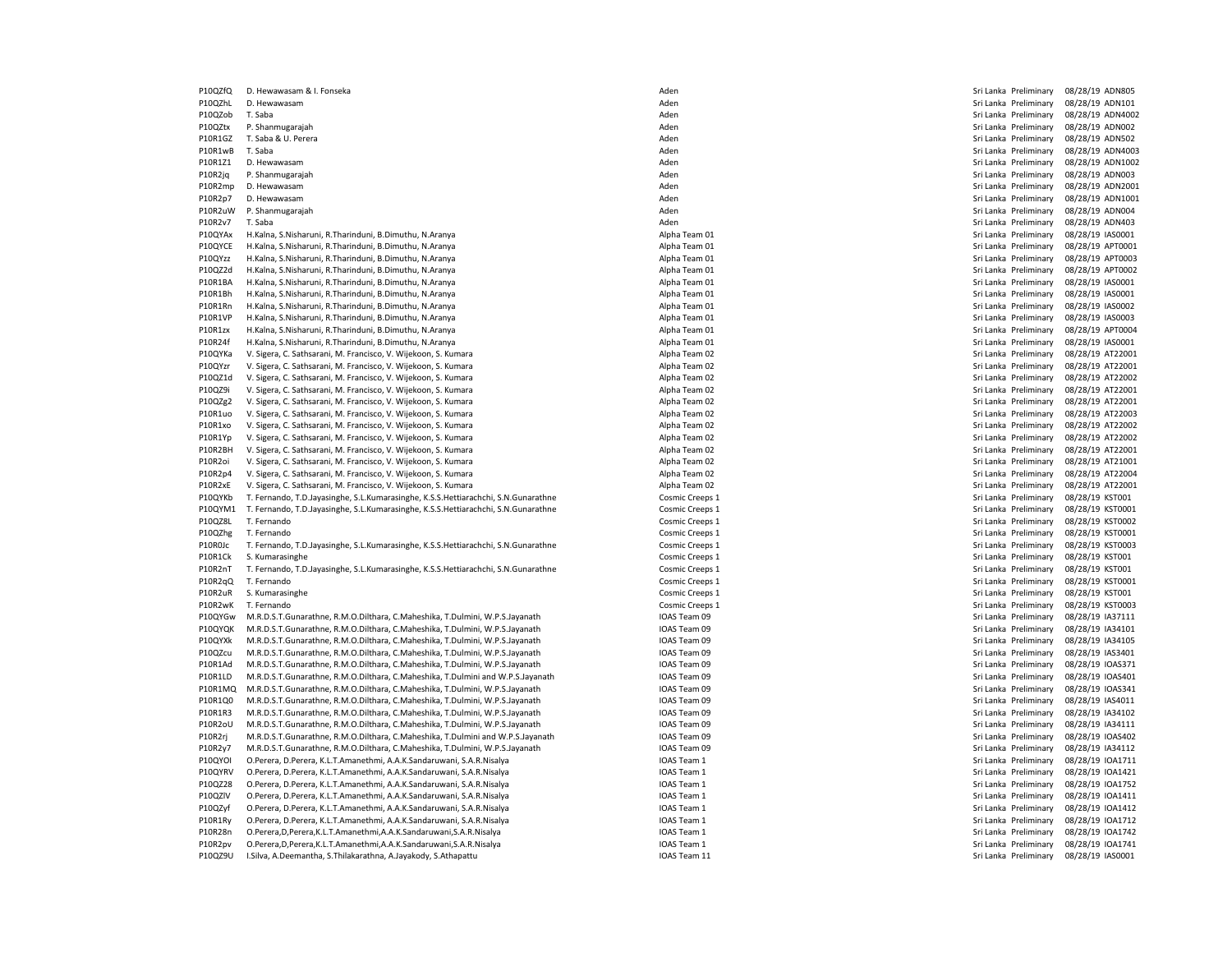P10R1Ke I.Silva, A.Deemantha, S.Thilakarathna, A.Jayakody, S.Athapattu IOAS Team 11 Sri Lanka Preliminary 08/28/19 IAS0003 P10R1KK I.Silva, A.Deemantha, S.Thilakarathna, A.Jayakody, S.Athapattu Inchremental Sri Lanka Preliminary 08/28/19 IAS0002 P10QZ4E K. Sellahewa, C.N.K Karunasagara, J.C.Hewapanne, J.Sahan Kanishka, N. Gammanpila IOAS Team 12 San and the sellah and the sellahewa, C.N.K Karunasagara, J.C.Hewapanne, J.Sahan Kanishka, N. Gammanpila IOAS Team 12 Sr P10QZ7Q K. Sellahewa, C.N.K Karunasagara, J.C.Hewapanne, J.Sahan Kanishka, N. Gammanpila P10QZgy K. Sellahewa, C.N.K Karunasagara, J.C.Hewapanne, J.Sahan Kanishka, N. Gammanpila IOAS Team 12 Sri Lanka Preliminary 08/28/19 IAS0001 P10R1Fh K. Sellahewa, C.N.K Karunasagara, J.C. Hewapanne, J.Sahan Kanishka, N. Gammanpila IOAS Team 12 Sri J.C. Sahan Kanishka, N. Gammanpila IOAS Team 12 Sri Lanka Preliminary 08/28/19 IAS0001 P10R1Ru K. Sellahewa, C.N.K Karunasagara, J.C.Hewapanne, J.Sahan Kanishka, N. Gammanpila IOAS Team 12 Sri Lanka Preliminary 08/28/19 IAS0001 P10R2oF K. Sellahewa, C.N.K Karunasagara, J.C.Hewapanne, J.Sahan Kanishka, N. Gammanpila IOAS Team 12 Sri Lanka Preliminary 08/28/19 IAS0002 P10R2rw K. Sellahewa, C.N.K Karunasagara, J.C.Hewapanne, J.Sahan Kanishka, N. Gammanpila IOAS Team 12 Sri Lanka Preliminary 08/28/19 IAS0002 P10R2v8 K. Sellahewa, C.N.K Karunasagara, J.C.Hewapanne, J.Sahan Kanishka, N. Gammanpila IOAS Team 12 Sri Lanka Preliminary 08/28/19 IAS0002 P10R2yy K. Sellahewa, C.N.K Karunasagara, J.C.Hewapanne, J.Sahan Kanishka, N. Gammanpila IOAS Team 12 Sri Lanka Preliminary 1981-1981 (Sellahewa, Sri Lanka Preliminary 08/28/19 IAS0004<br>P10OYGF K.Amaratunge. S.Wickramanayak P10QYGF K.Amaratunge, S.Wickramanayake, D.Deraniyagala,V. Kariyawasam, D.Ranaweera IOAS Team 2 Sri Lanka Preliminary 08/28/19 IOAS103 P10QYQj K.Amaratunge, S.Wickramanayake, D.Deraniyagala, V. Kariyawasam, D.Ranaweera IOAS Team 2 Sri Lanka Preliminary 08/28/19 IOA1004 P10R1Cz K.Amaratunge, S.Wickramanayake, D.Deraniyagala, V. Kariyawasam, D.Ranaweera IOAS Team 2 Sri Lanka Preliminary 08/28/19 IOA2101 P10R1LS K.Amaratunge S.Wickramanayake, D.Deraniyagala, V. Kariyawasam, D.Ranaweera IOAS Team 2 Sri Lanka Preliminary and Sri Lanka Preliminary 08/28/19 IOA2011 P10R1tT K.Amaratunge, S.Wickramanayake, D.Deraniyagala,V. Kariyawasam, D.Ranaweera IOAS Team 2 Sri Lanka Preliminary 08/28/19 IOA2102 P10R1z0 K.Amaratunge, S.Wickramanayake, D.Deraniyagala, V. Kariyawasam, D.Ranaweera IOAS Team 2 Sri Lanka Preliminary 08/28/19 IOA2001 P10R2x7 K.Amaratunge, S.Wickramanayake, D.Deraniyagala, V. Kariyawasam, D.Ranaweera IOAS Team 2 Sri Lanka Preliminary 08/28/19 IOA2002 P10QYCY B.Jayamila, R.de Alwis, S.Munasinghe, J.Sooriarachchi & T.Harshika IOAS Team 5 Sri Lanka Preliminary 08/28/19 PHT071 PHT071 P10QYLA B.Jayamila, R.de Alwis, S.Munasinghe, J.Sooriarachchi & T.Harshika IOAS Team 5 Sri Lanka Preliminary 08/28/19 IOAS411 P10QYUz B.Jayamila, R.de Alwis, S.Munasinghe, J.Sooriarachchi & T.Harshika IOAS Team 5 Sri Lanka Preliminary 08/28/19 PHT061 P10QZks B.Jayamila, R.de Alwis, S.Munasinghe, J.Sooriarachchi & T.Harshika IOAS Team 5 Sri Lanka Preliminary 08/28/19 IOAS412 P10QZlJ B.Jayamila, R.de Alwis, S.Munasinghe, J.Sooriarachchi & T.Harshika IOAS Team 5 Sri Lanka Preliminary 08/28/19 IOAS401 IOAS401 P10R1XD B.Jayamila, R.de Alwis, S.Munasinghe, J.Sooriarachchi & T.Harshika IOAS Team 5 Sri Lanka Preliminary 08/28/19 PHT062 P10R2ir B.Jayamila, R.de Alwis, S.Munasinghe, J.Sooriarachchi & T.Harshika IOAS Team 5 Sri Lanka Preliminary 08/28/19 PHT063 P10QYAv N. Niwarthana 2022/19 TDN0042 76am Drakayz Team Drakayz Team Drakayz Sri Lanka Preliminary 08/28/19 TDN0042 P10QYIQ N. Niwarthana and the state of the state of the state of the Team Drakayz Sri Lanka Preliminary 08/28/19 TDN0033 P10QYR9 N. Niwarthana 2022/19 TDN0063 November 2022/20 November 2022/20 November 2022/20 November 2022/19 TDN0063 P10QYRr N. Niwarthana Team Drakayz Sri Lanka Preliminary 08/28/19 TDN0032 P10QZ9Q N. Niwarthana Team Drakayz Sri Lanka Preliminary 08/28/19 TDN0036 P10QZh6 N. Niwarthana 2028/19 TDN0043 November 2022 2021 19 Team Drakayz Team Drakayz Sri Lanka Preliminary 08/28/19 TDN0043 P10QZrf N. Niwarthana Team Drakayz Sri Lanka Preliminary 08/28/19 TDN0065 P10R1OS N. Niwarthana Team Drakayz Sri Lanka Preliminary 08/28/19 TDN0039 P10R1T2 N. Niwarthana 2022/19 TDN0040 November 2022/19 Team Drakayz Team Drakayz Sri Lanka Preliminary 08/28/19 TDN0040 P10R1Uz N. Niwarthana 1997/2011 1997/2012 1997/2012 1997/2012 1000059 1000059 1000059 1000059 10000059 1000000<br>P10R1WM N. Niwarthana 1997/2012 1997/2012 1998/28/19 1000064 1000064 1000064 1000064 1000064 1000064 1000064 1 P10R1WM N. Niwarthana Team Drakayz Sri Lanka Preliminary 08/28/19 TDN0064 P10R1WO N. Niwarthana Team Drakayz Sri Lanka Preliminary 08/28/19 TDN0030 P10R28r N. Niwarthana Team Drakayz Sri Lanka Preliminary 08/28/19 TDN0041 P10R2hd N. Niwarthana Preliminary 08/28/19 TDN0038<br>P10OYlg K.P.S. Chandana Javaratne, H.Javasooriva, M. Pathmakumara, A.P.S. Kumari, I. Attidiva University of Colombo Team 2 Camera 2000 2000 2000 2001 101 201005 P10QYIq K.P.S. Chandana Jayaratne, H.Jayasooriya, M. Pathmakumara, A.P.S. Kumari, L. Attidiya P10QZmg K.P.S. Chandana Jayaratne, H.Jayasooriya, M. Pathmakumara, A.P.S. Kumari, L. Attidiya University of Colombo Team 2 Sri Lanka Preliminary 08/28/19 AST0001 P10QZoh K.P.S. Chandana Jayaratne, H.Jayasooriya, M. Pathmakumara, A.P.S. Kumari, L. Attidiya University of Colombo Team 2 Sri Lanka Preliminary 08/28/19 AST0004 P10QZpL K.P.S. Chandana Jayaratne, H.Jayasooriya, M. Pathmakumara, A.P.S. Kumari, L. Attidiya University of Colombo Team 2 Sri Lanka Preliminary 198/28/19 AST0004<br>P10R1IH K.P.S. Chandana Jayaratne. H.Jayasooriya. M. Pathma K.P.S. Chandana Jayaratne, H.Jayasooriya, M. Pathmakumara, A.P.S. Kumari, L. Attidiya P10R1IO K.P.S. Chandana Jayaratne, H.Jayasooriya, M. Pathmakumara, A.P.S. Kumari, L. Attidiya University of Colombo Team 2 Sri Lanka Preliminary 08/28/19 AST0006 P10R1LZ K.P.S. Chandana Jayaratne, H.Jayasooriya, M. Pathmakumara, A.P.S. Kumari, L. Attidiya University of Colombo Team 2 Sri Lanka Preliminary 08/28/19 AST0002 P10R1xW K.P.S. Chandana Jayaratne, H.Jayasooriya, M. Pathmakumara, A.P.S. Kumari, L. Attidiya University of Colombo Team 2 Sri Lanka Preliminary 08/28/19 AST0004 P10R1zm K.P.S. Chandana Jayaratne, H.Jayasooriya, M. Pathmakumara, A.P.S. Kumari, L. Attidiya University of Colombo Team 2 Sri Lanka Preliminary 198/28/19 AST0007<br>P10R226 K.P.S. Chandana Jayaratne, H.Jayasooriya, M. Pathma P10R226 K.P.S. Chandana Jayaratne, H.Jayasooriya, M. Pathmakumara, A.P.S. Kumari, L. Attidiya University of Colombo Team 2 Sri Lanka Preliminary 08/28/19 AST0003 P10R2B9 K.P.S. Chandana Jayaratne, H.Jayasooriya, M. Pathmakumara, A.P.S. Kumari, L. Attidiya University of Colombo Team 2 Sri Lanka Preliminary 08/28/19 AST0004 P10R2BC K.P.S. Chandana Jayaratne, H.Jayasooriya, M. Pathmakumara, A.P.S. Kumari, L. Attidiya University of Colombo Team 2 Sri Lanka Preliminary 08/28/19 AST0004 P10R2eY K.P.S. Chandana Jayaratne, H.Jayasooriya, M. Pathmakumara, A.P.S. Kumari, L. Attidiya University of Colombo Team 2 Sri Lanka Preliminary 198/28/19 AST0003<br>P10R2hH K.P.S. Chandana Jayaratne, H.Jayasooriya, M. Pathma K.P.S. Chandana Jayaratne, H.Jayasooriya, M. Pathmakumara, A.P.S. Kumari, L. Attidiya P10R2on K.P.S. Chandana Jayaratne, H.Jayasooriya, M. Pathmakumara, A.P.S. Kumari, L. Attidiya University of Colombo Team 2 Sri Lanka Preliminary 08/28/19 AST0001 P10R2pe K.P.S. Chandana Jayaratne, H.Jayasooriya, M. Pathmakumara, A.P.S. Kumari, L. Attidiya University of Colombo Team 2 Sri Lanka Preliminary 08/28/19 AST0001 P10R1ER D. Crowson, M. Henrichs, R. Owens Same States of March 2007 (Search Annual Space Rock Hounds Space Rock Hounds Space Rock Hounds Space Rock Hounds Space Rock Hounds Space Rock Hounds (Same Space Rock Hounds Space R P10R1MY D. Crowson, M. Henrichs, R. Owens Space Rock Hounds Space Rock Hounds Present Rock Hounds Present Rock Hounds DISA P10R1S2 D. Crowson, M. Henrichs, R. Owens Space Rock Hounds Space Rock Hounds Space Rock Hounds USA Preliminary 08/28/19 SRH0211 P10R1Vm D. Crowson, M. Henrichs, R. Owens Space Rock Hounds Space Rock Hounds Space Rock Hounds DSA Preliminary 08/28/19 SRH0194 P10R213 D. Crowson, M. Henrichs, R. Owens Space Rock Hounds USA Preliminary 08/28/19 SRH0205 P10R240 D. Crowson, M. Henrichs, R. Owens Space Rock Hounds USA Preliminary 08/28/19 SRH0212 P10R2ls D. Crowson, M. Henrichs, R. Owens Space Rock Hounds Space Rock Hounds Space Rock Hounds USA Preliminary 08/28/19 SRH0207 P10R2nz D. Crowson, M. Henrichs, R. Owens Space Communications of the Space Rock Hounds Space Rock Hounds Space Rock Hounds USA Preliminary 08/28/19 SRH0214 P10R2rT D. Crowson, M. Henrichs, R. Owens Space Space Rock Hounds Space Rock Hounds Space Rock Hounds USA Preliminary 08/28/19 SRH0195

Sri Lanka Preliminary 08/28/19 TDN0035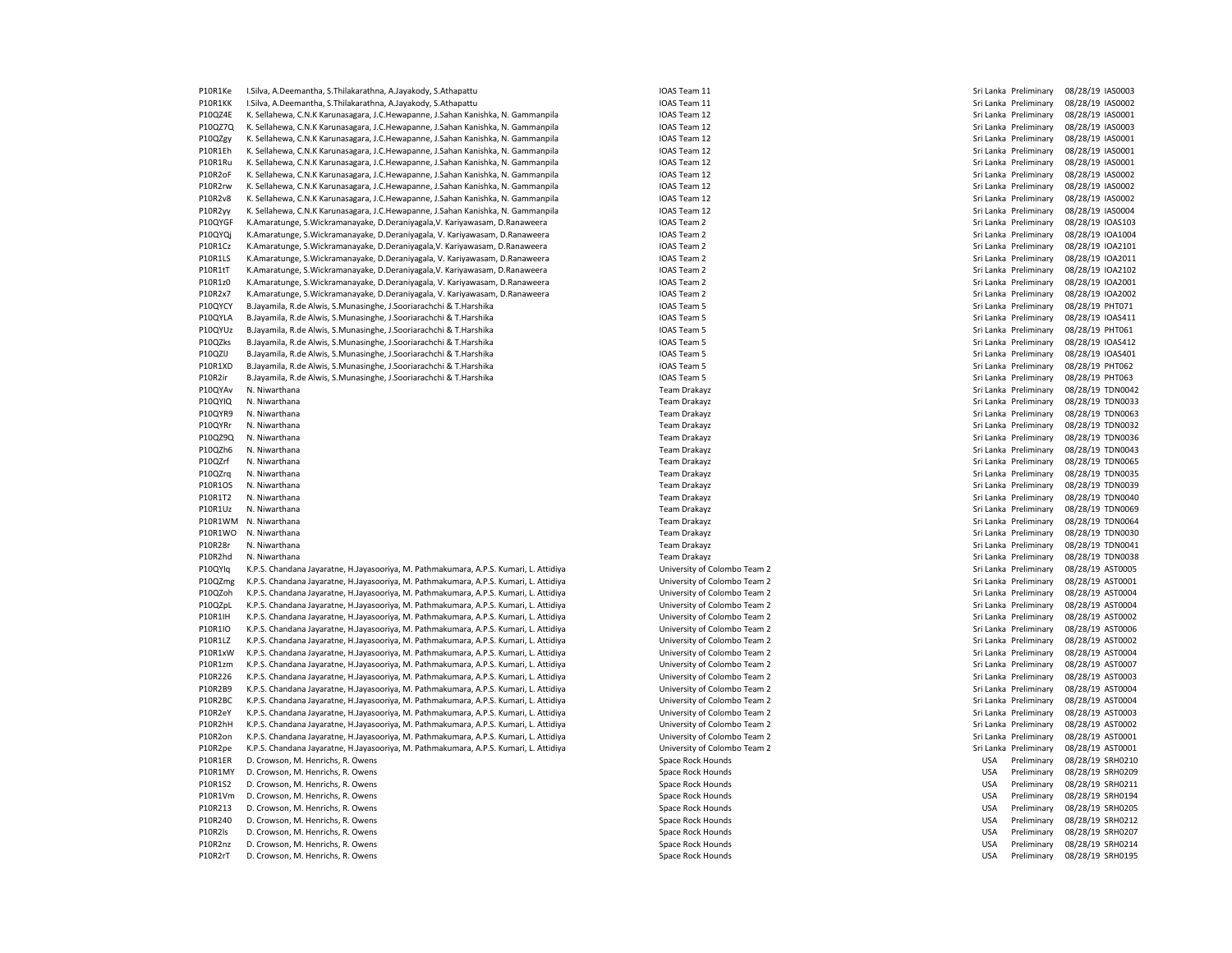| P10R2t3 | D. Crowson, M. Henrichs, R. Owens                                  | Space Rock Hounds                                                     | <b>USA</b>     | Preliminary          | 08/28/19 SRH0206                     |
|---------|--------------------------------------------------------------------|-----------------------------------------------------------------------|----------------|----------------------|--------------------------------------|
| P10R2xp | D. Crowson, M. Henrichs, R. Owens                                  | Space Rock Hounds                                                     | <b>USA</b>     | Preliminary          | 08/28/19 SRH0198                     |
| P10R2zk | D. Crowson, M. Henrichs, R. Owens                                  | Space Rock Hounds                                                     | <b>USA</b>     | Preliminary          | 08/28/19 SRH0203                     |
| P10R2zr | D. Crowson, M. Henrichs, R. Owens                                  | Space Rock Hounds                                                     | <b>USA</b>     | Preliminary          | 08/28/19 SRH0216                     |
|         |                                                                    |                                                                       |                |                      |                                      |
|         |                                                                    |                                                                       |                |                      |                                      |
| P10Rm3S | T. Dalpiaz                                                         | Clube de Astronomia Crux                                              | Brazil         | Preliminary          | 09/04/19 CAC0010                     |
| P10RmC4 | T. Dalpiaz                                                         | Clube de Astronomia Crux                                              | Brazil         | Preliminary          | 09/04/19 CAC0007                     |
| P10RmDP | T. Dalpiaz                                                         | Clube de Astronomia Crux                                              | Brazil         | Preliminary          | 09/04/19 CAC0006                     |
| P10RmHv | T. Dalpiaz                                                         | Clube de Astronomia Crux                                              | Brazil         | Preliminary          | 09/04/19 CAC0008                     |
| P10RmJ9 | T. Dalpiaz                                                         | Clube de Astronomia Crux                                              | Brazil         | Preliminary          | 09/04/19 CAC0005                     |
| P10RIAm | C. Cavallari Ruas, M. Righetto Vieira, H. Marson de Biaggi         | Colégio Avance                                                        | Brazil         | Preliminary          | 09/04/19 CCR0001                     |
| P10RIZb | A. HAYASHI                                                         | Colégio Avance                                                        | Brazil         | Preliminary          | 09/04/19 AHH0001                     |
| P10RmbM | C. Cavallari Ruas, M. Righetto Vieira, H. Marson de Biaggi         | Colégio Avance                                                        | Brazil         | Preliminary          | 09/04/19 CCR0002                     |
| P10RmHo | C. Cavallari Ruas, J. Mesquita Lima, I. Da Cunha                   | Colégio Avance                                                        | Brazil         | Preliminary          | 09/04/19 IDC0001                     |
|         |                                                                    |                                                                       |                |                      |                                      |
| P10RmIC | D. Sena                                                            | Escola Estadual Ramon Sanches Marques/Escola Plena                    | Brazil         | Preliminary          | 09/04/19 DRS0001                     |
| P10Rmbe | G. Moura Vieira, L. Stoinski                                       | Instituto Federal do Mato Grosso Campus Avançados de Tangará da Serra | Brazil         | Preliminary          | 09/04/19 GMV0001                     |
| P10RIB2 | J. Souza                                                           | Manoel Marinheiro                                                     | Brazil         | Preliminary          | 09/04/19 KPS0001                     |
| P10RIBg | J. Souza                                                           | Manoel Marinheiro                                                     | Brazil         | Preliminary          | 09/04/19 JAY0001                     |
| P10RIHA | J. Souza                                                           | Manoel Marinheiro                                                     | Brazil         | Preliminary          | 09/04/19 KGA0001                     |
| P10RIKO | J. Souza                                                           | Manoel Marinheiro                                                     | Brazil         | Preliminary          | 09/04/19 ALR0001                     |
| P10RIQ6 | J. Souza                                                           | Manoel Marinheiro                                                     | Brazil         | Preliminary          | 09/04/19 JCF0001                     |
| P10RIU5 | J. Souza                                                           | Manoel Marinheiro                                                     | Brazil         | Preliminary          | 09/04/19 VGR0001                     |
| P10Rm5b | J. Souza                                                           | Manoel Marinheiro                                                     | Brazil         | Preliminary          | 09/04/19 KFB0002                     |
| P10Rm7J | J. Souza                                                           | Manoel Marinheiro                                                     | Brazil         | Preliminary          | 09/04/19 JAY0001                     |
| P10Rm7L | J. Souza                                                           | Manoel Marinheiro                                                     | Brazil         | Preliminary          | 09/04/19 DCC0001                     |
| P10RIQa | V. Radeva & O. Andrade                                             | Student Astronomical Society - Naval Academy                          |                | Bulgaria Preliminary | 09/04/19 VSR03                       |
| P10Rlz0 | V. Radeva & O. Andrade                                             | Student Astronomical Society - Naval Academy                          |                | Bulgaria Preliminary | 09/04/19 VSR03                       |
| P10RlzS | V. Radeva & O. Andrade                                             | Student Astronomical Society - Naval Academy                          |                | Bulgaria Preliminary | 09/04/19 VSR01                       |
| P10RmAt | V. Radeva & O. Andrade                                             | Student Astronomical Society - Naval Academy                          |                | Bulgaria Preliminary | 09/04/19 VSR01                       |
| P10RmBP | V. Radeva & O. Andrade                                             | Student Astronomical Society - Naval Academy                          |                | Bulgaria Preliminary | 09/04/19 VSR01                       |
| P10RmEN | V. Radeva & O. Andrade                                             | Student Astronomical Society - Naval Academy                          |                | Bulgaria Preliminary | 09/04/19 VSR01                       |
| P10RmEX | V. Radeva & O. Andrade                                             | Student Astronomical Society - Naval Academy                          |                | Bulgaria Preliminary | 09/04/19 VSR02                       |
| P10RIBN | V. Radeva & O. Andrade                                             | Student Space Society - Naval Academy                                 |                | Bulgaria Preliminary | 09/04/19 VSR01                       |
| P10RIDB | V. Radeva & O. Andrade                                             | Student Space Society - Naval Academy                                 |                | Bulgaria Preliminary | 09/04/19 VSR01                       |
| P10Rlyv | V. Radeva & O. Andrade                                             | Student Space Society - Naval Academy                                 | Bulgaria       | Preliminary          | 09/04/19 VSR01                       |
| P10RIUM | R. Jain, P. Malhotra, S. Sayal                                     | <b>Astro Sages</b>                                                    | India          | Preliminary          | 09/04/19 RPS0011                     |
| P10RmHD | S. Dabas                                                           | Dabas Observatory                                                     | India          | Preliminary          | 09/04/19 SNL0020                     |
| P10RmIG | S. Dabas                                                           | Dabas Observatory                                                     | India          | Preliminary          | 09/04/19 SNL0027                     |
| P10RIQV | P. Mahajani                                                        | Milkyway Citizens                                                     | India          | Preliminary          | 09/04/19 MWC0020                     |
| P10RlyY | P. Mahajani                                                        | Milkyway Citizens                                                     | India          | Preliminary          | 09/04/19 MWC0025                     |
| P10RmFU | P. Mahajani                                                        | Milkyway Citizens                                                     | India          | Preliminary          | 09/04/19 MWC0019                     |
| P10RmzK | P. Mahajani                                                        | Milkyway Citizens                                                     | India          | Preliminary          | 09/04/19 MWC0027                     |
| P10RIER | S. Patnaik, R. Sharma, B. Padhi                                    | NIST Astronomy Club Team 1                                            | India          | Preliminary          | 09/04/19 NAC2210                     |
| P10RlyA | S. Patnaik, R. Sharma, B. Padhi                                    | NIST Astronomy Club Team 1                                            | India          | Preliminary          | 09/04/19 NAC2214                     |
| P10RIYB | S. Patnaik, R. Sharma, B. Padhi                                    | NIST Astronomy Club Team 1                                            | India          | Preliminary          | 09/04/19 NAC2218                     |
| P10Rm90 | S. Patnaik, R. Sharma, B. Padhi                                    | NIST Astronomy Club Team 1                                            | India          | Preliminary          | 09/04/19 NAC2207                     |
| P10Rmal |                                                                    |                                                                       |                | Preliminary          |                                      |
| P10RmAz | S. Patnaik, R. Sharma, B. Padhi<br>S. Patnaik, R. Sharma, B. Padhi | NIST Astronomy Club Team 1<br>NIST Astronomy Club Team 1              | India<br>India | Preliminary          | 09/04/19 NAC2217<br>09/04/19 NAC2212 |
|         |                                                                    |                                                                       |                |                      |                                      |
| P10Rme3 | S. Patnaik, R. Sharma, B. Padhi                                    | NIST Astronomy Club Team 1                                            | India          | Preliminary          | 09/04/19 NAC2208                     |
| P10RmGP | S. Patnaik, R. Sharma, B. Padhi                                    | NIST Astronomy Club Team 1                                            | India          | Preliminary          | 09/04/19 NAC3306                     |
| P10Rmhn | S. Patnaik, R. Sharma, B. Padhi                                    | NIST Astronomy Club Team 1                                            | India          | Preliminary          | 09/04/19 NAC2213                     |
| P10RlIR | P.Panda, S.Mahapatra, A.Swaraj, S.Kumar                            | NIST Astronomy Club Team 2                                            | India          | Preliminary          | 09/04/19 NAC2009                     |
| P10RIPs | P.Panda, S.Mohapatra, A.Swaraj, S.Kumar                            | NIST Astronomy Club Team 2                                            | India          | Preliminary          | 09/04/19 NAC0109                     |
| P10RIQP | P.Panda, S.Mahapatra, A.Swaraj, S.Kumar                            | NIST Astronomy Club Team 2                                            | India          | Preliminary          | 09/04/19 NAC0920                     |
| P10RIRN | P.Panda, S.Mohapatra, A.Swaraj, S.Kumar                            | NIST Astronomy Club Team 2                                            | India          | Preliminary          | 09/04/19 NAC2904                     |
| P10RlyT | P.Panda, S.Mohapatra, A.Swaraj, S.Kumar                            | NIST Astronomy Club Team 2                                            | India          | Preliminary          | 09/04/19 NAC0428                     |
| P10RlzM | P.Panda, S.Mohapatra, A.Swaraj, S.Kumar                            | NIST Astronomy Club Team 2                                            | India          | Preliminary          | 09/04/19 NAC0011                     |
| P10Rm1A | P.Panda, S.Mahapatra, A.Swaraj, S.Kumar                            | NIST Astronomy Club Team 2                                            | India          | Preliminary          | 09/04/19 NAC1300                     |
| P10RmCk | P.Panda, S.Mohapatra, A.Swaraj, S.Kumar                            | NIST Astronomy Club Team 2                                            | India          | Preliminary          | 09/04/19 NAC1109                     |
| P10RmBa | P.K. Navaneeth                                                     | Team Astro                                                            | India          | Preliminary          | 09/04/19 NPK0051                     |
| P10RmDQ | P.K. Navaneeth                                                     | Team Astro                                                            | India          | Preliminary          | 09/04/19 NPK0052                     |
| P10Rm3t | S.M. Bhoiya & P.M. Bhoiya                                          | <b>VIE Mandvi</b>                                                     | India          | Preliminary          | 09/04/19 SPB1009                     |
| P10RmEP | S.M. Bhoiya & P.M. Bhoiya                                          | VIE Mandvi                                                            | India          | Preliminary          | 09/04/19 SPB0719                     |
| P10RmJt | S.M. Bhoiya & P.M. Bhoiya                                          | <b>VIE Mandvi</b>                                                     | India          | Preliminary          | 09/04/19 SPB0709                     |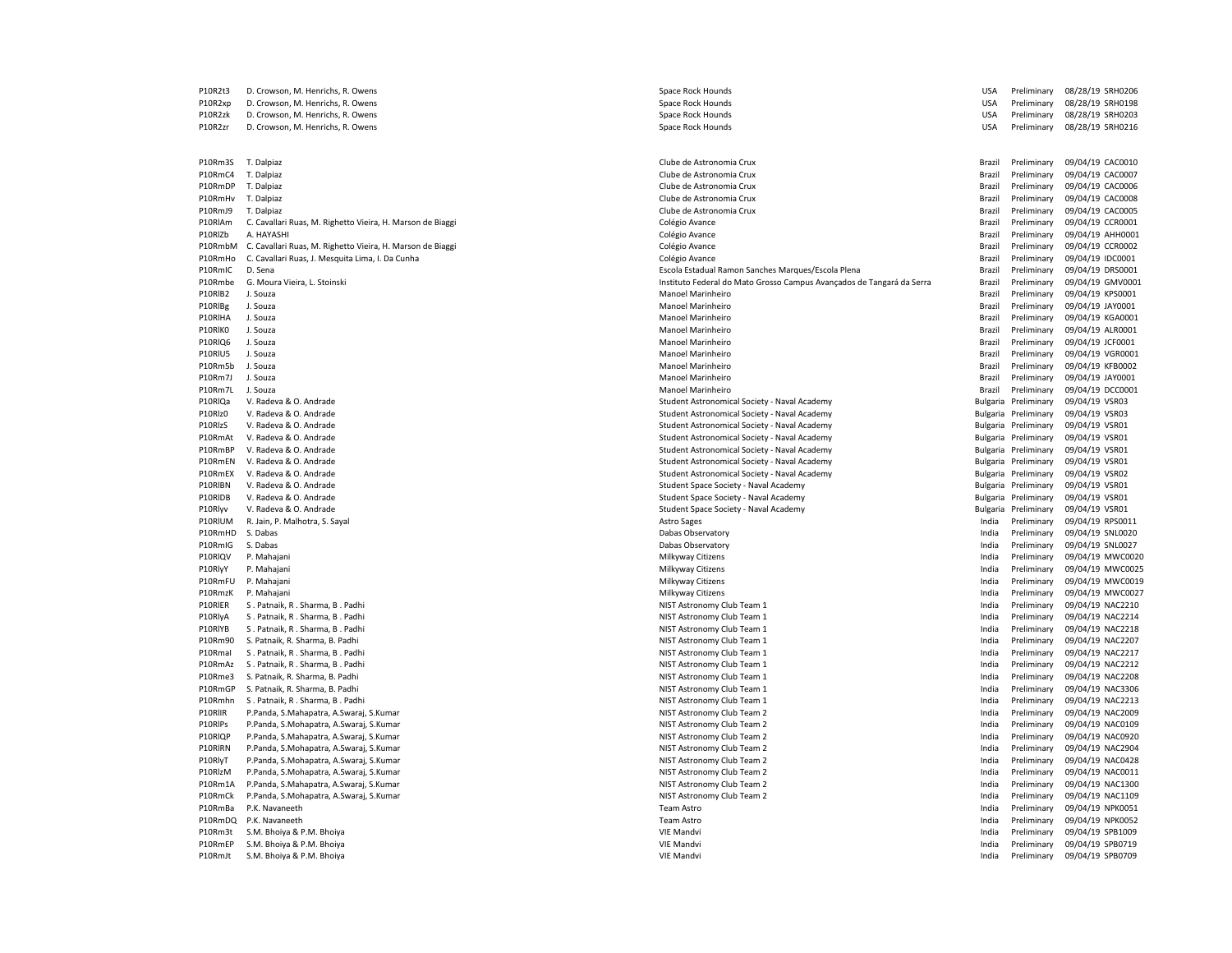| P10RIYT            | S.Hatami, M.Naderifard, S.Vahedi                                                                                                                             | Afagh Rahbar Azarbayjan      | Preliminary<br>Iran                            | 09/04/19 ARA0035                     |
|--------------------|--------------------------------------------------------------------------------------------------------------------------------------------------------------|------------------------------|------------------------------------------------|--------------------------------------|
| P10Rm7n            | S.Hatami, M.Naderifard, S.Vahedi                                                                                                                             | Afagh Rahbar Azarbayjan      | Iran<br>Preliminary                            | 09/04/19 ARA0038                     |
| P10RmAa            | S.Hatami, M.Naderifard, S.Vahedi                                                                                                                             | Afagh Rahbar Azarbayjan      | Iran<br>Preliminary                            | 09/04/19 ARA0039                     |
| P10Rmbo            | S.Hatami, M.Naderifard, S.Vahedi                                                                                                                             | Afagh Rahbar Azarbayjan      | Iran<br>Preliminary                            | 09/04/19 ARA0034                     |
| P10Rmfa            | S.Hatami, M.Naderifard, S.Vahedi                                                                                                                             | Afagh Rahbar Azarbayjan      | Preliminary<br>Iran                            | 09/04/19 ARA0032                     |
| P10RmHE            | S.Hatami, M.Naderifard, S.Vahedi                                                                                                                             | Afagh Rahbar Azarbayjan      | Preliminary<br>Iran                            | 09/04/19 ARA0040                     |
| P10RmBY            | A. Dimas                                                                                                                                                     | <b>IES CAB</b>               | Preliminary<br>Spain                           | 09/04/19 CAB0041                     |
| P10RmFw            | A. Dimas                                                                                                                                                     | <b>IES CAB</b>               | Spain<br>Preliminary                           | 09/04/19 CAB0037                     |
| P10RIFO            | D. Hewawasam, T. Saba, I. Fonseka, U. Perera, P. Shanmugarajah                                                                                               | Aden                         | Sri Lanka Preliminary                          | 09/04/19 ADN1014                     |
| P10RIG3            | T. Saba                                                                                                                                                      | Aden                         | Sri Lanka Preliminary                          | 09/04/19 ADN4201                     |
| P10RIHZ            | D. Hewawasam, T. Saba, I. Fonseka, U. Perera, P. Shanmugarajah                                                                                               | Aden                         | Sri Lanka Preliminary                          | 09/04/19 ADN1016                     |
| P10RIIO            | D. Hewawasam, T. Saba, I. Fonseka, U. Perera, P. Shanmugarajah                                                                                               | Aden                         | Sri Lanka Preliminary                          | 09/04/19 ADN1015                     |
| <b>P10RIO7</b>     | D. Hewawasam, T. Saba, I. Fonseka, U. Perera, P. Shanmugarajah                                                                                               | Aden                         | Sri Lanka Preliminary                          | 09/04/19 ADN1019                     |
| P10RIP5            | D. Hewawasam                                                                                                                                                 | Aden                         | Sri Lanka Preliminary                          | 09/04/19 ADN1011                     |
| P10Rm60            | P. Shanmugarajah & T. Saba                                                                                                                                   | Aden                         | Sri Lanka Preliminary                          | 09/04/19 ADN3201                     |
| P10Rm8e            | T. Saba                                                                                                                                                      | Aden                         | Sri Lanka Preliminary                          | 09/04/19 ADN4301                     |
| P10Rmah            | D. Hewawasam, T. Saba, I. Fonseka, U. Perera, P. Shanmugarajah                                                                                               | Aden                         | Sri Lanka Preliminary                          | 09/04/19 ADN1021                     |
| P10Rmd9            | T. Saba                                                                                                                                                      | Aden                         | Sri Lanka Preliminary                          | 09/04/19 ADN4402                     |
| P10Rmei            | P. Shanmugarajah & D. Hewawasam                                                                                                                              | Aden                         | Sri Lanka Preliminary                          | 09/04/19 ADN3101                     |
| P10RmG0            | D. Hewawasam, T. Saba, I. Fonseka, U. Perera, P. Shanmugarajah                                                                                               | Aden                         | Sri Lanka Preliminary                          | 09/04/19 ADN4111                     |
| P10RmgX            | D. Hewawasam                                                                                                                                                 | Aden                         | Sri Lanka Preliminary                          | 09/04/19 ADN1010                     |
| P10Rm7k            | H.Kalna, S.Nisharuni, R.Tharinduni, B.Dimuthu, N.Aranya                                                                                                      | Alpha Team 01                | Sri Lanka Preliminary                          | 09/04/19 IAS0001                     |
| P10RmCK            | H.Kalna, S.Nisharuni, R.Tharinduni, B.Dimuthu, N.Aranya                                                                                                      | Alpha Team 01                | Sri Lanka Preliminary                          | 09/04/19 IAS0001                     |
| P10RITP            | V. Sigera, C. Sathsarani, M. Francisco, V. Wijekoon, S. Kumara                                                                                               | Alpha Team 02                | Sri Lanka Preliminary                          | 09/04/19 AT22001                     |
| P10Rmcc            | V. Sigera, C. Sathsarani, M. Francisco, V. Wijekoon, S. Kumara                                                                                               | Alpha Team 02                | Sri Lanka Preliminary                          | 09/04/19 AT22001                     |
| P10RIBe            | T.Fernando                                                                                                                                                   | Cosmic Creeps 1              | Sri Lanka Preliminary                          | 09/04/19 KST0001                     |
| P10RIBO            | T.Fernando                                                                                                                                                   | Cosmic Creeps 1              | Sri Lanka Preliminary                          | 09/04/19 KST0003                     |
| P10RINO            | T.Fernando                                                                                                                                                   | Cosmic Creeps 1              | Sri Lanka Preliminary                          | 09/04/19 KST0001                     |
| P10RISD            | T.Fernando                                                                                                                                                   | Cosmic Creeps 1              | Sri Lanka Preliminary                          | 09/04/19 KST0003                     |
| P10RIUN            | T.Fernando                                                                                                                                                   | Cosmic Creeps 1              | Sri Lanka Preliminary                          | 09/04/19 KST0002                     |
| P10RlYj            | Sandali Kumarasinghe, T.Fernando                                                                                                                             | Cosmic Creeps 1              | Sri Lanka Preliminary                          | 09/04/19 KST0002                     |
| P10Rm0K            | T.Fernando                                                                                                                                                   | Cosmic Creeps 1              | Sri Lanka Preliminary                          | 09/04/19 KST0001                     |
| P10Rm3M            | T.Fernando                                                                                                                                                   | Cosmic Creeps 1              | Sri Lanka Preliminary                          | 09/04/19 KST0001                     |
| P10RmBK            | Sandali Kumarasinghe, T.Fernando                                                                                                                             | Cosmic Creeps 1              | Sri Lanka Preliminary                          | 09/04/19 KST0003                     |
| P10RmED            | S. Kumarasinghe                                                                                                                                              | Cosmic Creeps 1              | Sri Lanka Preliminary                          | 09/04/19 KST001                      |
| P10RmFx            | T.Fernando                                                                                                                                                   | Cosmic Creeps 1              | Sri Lanka Preliminary                          | 09/04/19 KST0005                     |
| P10RIEe            | M.R.D.S.T.Gunarathne, R.M.O.Dilthara, C.Maheshika, T.Dulmini, W.P.S.Jayanath                                                                                 | IOAS Team 09                 | Sri Lanka Preliminary                          | 09/04/19 IAS7211                     |
| P10RILV            | M.R.D.S.T.Gunarathne, R.M.O.Dilthara, C.Maheshika, T.Dulmini, W.P.S.Jayanath                                                                                 | IOAS Team 09                 | Sri Lanka Preliminary                          | 09/04/19 IA23101                     |
| P10RIRU<br>P10RIRV | M.R.D.S.T.Gunarathne, R.M.O.Dilthara, C.Maheshika, T.Dulmini, W.P.S.Jayanath                                                                                 | IOAS Team 09<br>IOAS Team 09 | Sri Lanka Preliminary                          | 09/04/19 IOAS232                     |
| P10Rlzc            | M.R.D.S.T.Gunarathne, R.M.O.Dilthara, C.Maheshika, T.Dulmini, W.P.S.Jayanath<br>M.R.D.S.T.Gunarathne, R.M.O.Dilthara, C.Maheshika, T.Dulmini, W.P.S.Jayanath | IOAS Team 09                 | Sri Lanka Preliminary<br>Sri Lanka Preliminary | 09/04/19 IOAS221<br>09/04/19 IOAS231 |
| P10Rlzq            | M.R.D.S.T.Gunarathne, R.M.O.Dilthara, C.Maheshika, T.Dulmini, W.P.S.Jayanath                                                                                 | IOAS Team 09                 | Sri Lanka Preliminary                          |                                      |
| P10Rm6h            | M.R.D.S.T.Gunarathne, R.M.O.Dilthara, C.Maheshika, T.Dulmini, W.P.S.Jayanath                                                                                 | IOAS Team 09                 | Sri Lanka Preliminary                          | 09/04/19 IAS6511<br>09/04/19 IA23102 |
| P10RmjK            | M.R.D.S.T.Gunarathne, R.M.O.Dilthara, C.Maheshika, T.Dulmini, W.P.S.Jayanath                                                                                 | IOAS Team 09                 | Sri Lanka Preliminary                          | 09/04/19 IOAS233                     |
| P10RIBc            | N. Niwarthana                                                                                                                                                | <b>Team Drakayz</b>          | Sri Lanka Preliminary                          | 09/04/19 TDN0073                     |
| P10RIIT            | N. Niwarthana                                                                                                                                                | Team Drakayz                 | Sri Lanka Preliminary                          | 09/04/19 TDN0059                     |
| P10RILN            | N. Niwarthana, A. Hansaja & S. Chandira                                                                                                                      | Team Drakayz                 | Sri Lanka Preliminary                          | 09/04/19 TDA0051                     |
| P10RIN1            | N. Niwarthana                                                                                                                                                | <b>Team Drakayz</b>          | Sri Lanka Preliminary                          | 09/04/19 TDN0070                     |
| P10RINP            | N. Niwarthana                                                                                                                                                | Team Drakayz                 | Sri Lanka Preliminary                          | 09/04/19 TDN0061                     |
| <b>P10RIO3</b>     | N. Niwarthana                                                                                                                                                | <b>Team Drakayz</b>          | Sri Lanka Preliminary                          | 09/04/19 TDN0057                     |
| P10RIT6            | N. Niwarthana                                                                                                                                                | <b>Team Drakayz</b>          | Sri Lanka Preliminary                          | 09/04/19 TDN0071                     |
| P10Rm46            | N. Niwarthana & A. Hansaja                                                                                                                                   | Team Drakayz                 | Sri Lanka Preliminary                          | 09/04/19 TDN0050                     |
| P10Rm66            | N. Niwarthana                                                                                                                                                | <b>Team Drakayz</b>          | Sri Lanka Preliminary                          | 09/04/19 TDN0058                     |
| P10Rm6m            | N. Niwarthana & A. Hansaja                                                                                                                                   | Team Drakayz                 | Sri Lanka Preliminary                          | 09/04/19 TDA0049                     |
| P10Rm7b            | N. Niwarthana                                                                                                                                                | <b>Team Drakayz</b>          | Sri Lanka Preliminary                          | 09/04/19 TDN0055                     |
| P10Rm9w            | N. Niwarthana & A. Hansaja                                                                                                                                   | Team Drakayz                 | Sri Lanka Preliminary                          | 09/04/19 TDN0046                     |
| P10RmdL            | N. Niwarthana & A. Hansaja                                                                                                                                   | <b>Team Drakayz</b>          | Sri Lanka Preliminary                          | 09/04/19 TDN0047                     |
| P10Rlz3            | K.P.S. Chandana Jayaratne, H.Jayasooriya, Manjula Pathmakumara, A.P.S. Kumari, Lahiru Attidiya                                                               | University of Colombo Team 2 | Sri Lanka Preliminary                          | 09/04/19 AST0002                     |
| P10Rm1u            | K.P.S. Chandana Jayaratne, H.Jayasooriya, M. Pathmakumara, A.P.S. Kumari, L. Attidiya                                                                        | University of Colombo Team 2 | Sri Lanka Preliminary                          | 09/04/19 AST0004                     |
| P10RmeL            | K.P.S. Chandana Jayaratne, H.Jayasooriya, M. Pathmakumara, A.P.S. Kumari, L. Attidiya                                                                        | University of Colombo Team 2 | Sri Lanka Preliminary                          | 09/04/19 AST0002                     |
| P10Rm7h            | D. Crowson, M. Henrichs, R. Owens                                                                                                                            | Space Rock Hounds            | <b>USA</b><br>Preliminary                      | 09/04/19 SRH0226                     |
| P10RmA0            | D. Crowson, M. Henrichs, R. Owens                                                                                                                            | Space Rock Hounds            | <b>USA</b><br>Preliminary                      | 09/04/19 SRH0231                     |
| P10RmBj            | D. Crowson, M. Henrichs, R. Owens                                                                                                                            | Space Rock Hounds            | <b>USA</b><br>Preliminary                      | 09/04/19 SRH0219                     |
| P10RmBO            | D. Crowson, M. Henrichs, R. Owens                                                                                                                            | Space Rock Hounds            | <b>USA</b><br>Preliminary                      | 09/04/19 SRH0228                     |
| P10RmGY            | D. Crowson, M. Henrichs, R. Owens                                                                                                                            | Space Rock Hounds            | <b>USA</b><br>Preliminary                      | 09/04/19 SRH0223                     |

| fagh Rahbar Azarbayjan    |
|---------------------------|
| fagh Rahbar Azarbayjan    |
| fagh Rahbar Azarbayjan    |
| fagh Rahbar Azarbayjan    |
| fagh Rahbar Azarbayjan    |
| fagh Rahbar Azarbayjan    |
| S CAB                     |
| s CAB                     |
| den                       |
|                           |
| den                       |
| den                       |
| den                       |
| den                       |
| den                       |
| den                       |
| den                       |
| den                       |
| den                       |
| den                       |
| den                       |
| den                       |
|                           |
| pha Team 01               |
| pha Team 01               |
| pha Team 02               |
| pha Team 02               |
| osmic Creeps 1            |
| osmic Creeps 1            |
| osmic Creeps 1            |
| osmic Creeps 1            |
| osmic Creeps 1            |
| osmic Creeps 1            |
| osmic Creeps 1            |
| osmic Creeps 1            |
| osmic Creeps 1            |
|                           |
| osmic Creeps 1            |
| osmic Creeps 1            |
| AS Team 09                |
| AS Team 09                |
| AS Team 09                |
| AS Team 09                |
| AS Team 09                |
| AS Team 09                |
| AS Team 09                |
| AS Team 09                |
| eam Drakayz               |
| eam Drakayz               |
| eam Drakayz               |
| eam Drakayz               |
| eam Drakayz               |
| eam Drakayz               |
| eam Drakayz               |
|                           |
| eam Drakayz               |
| eam Drakayz               |
| eam Drakayz               |
| eam Drakayz               |
| eam Drakayz               |
| eam Drakayz               |
| niversity of Colombo Team |
| niversity of Colombo Team |
| niversity of Colombo Team |
| bace Rock Hounds          |
| bace Rock Hounds          |
| bace Rock Hounds          |
| bace Rock Hounds          |
|                           |

| Iran       | Preliminary           | 09/04/19 ARA0035 |                |
|------------|-----------------------|------------------|----------------|
| Iran       | Preliminary           | 09/04/19 ARA0038 |                |
| Iran       | Preliminary           | 09/04/19 ARA0039 |                |
| Iran       | Preliminary           | 09/04/19 ARA0034 |                |
| Iran       | Preliminary           | 09/04/19 ARA0032 |                |
| Iran       | Preliminary           | 09/04/19         | ARA0040        |
|            |                       |                  |                |
| Spain      | Preliminary           | 09/04/19 CAB0041 |                |
| Spain      | Preliminary           | 09/04/19 CAB0037 |                |
| Sri Lanka  | Preliminary           | 09/04/19         | ADN1014        |
|            | Sri Lanka Preliminary | 09/04/19         | ADN4201        |
|            | Sri Lanka Preliminary | 09/04/19 ADN1016 |                |
| Sri Lanka  | Preliminary           | 09/04/19         | ADN1015        |
|            | Sri Lanka Preliminary | 09/04/19         | ADN1019        |
|            | Sri Lanka Preliminary | 09/04/19 ADN1011 |                |
|            | Sri Lanka Preliminary | 09/04/19         | ADN3201        |
|            |                       |                  |                |
|            | Sri Lanka Preliminary | 09/04/19         | ADN4301        |
|            | Sri Lanka Preliminary | 09/04/19 ADN1021 |                |
| Sri Lanka  | Preliminary           | 09/04/19         | ADN4402        |
|            | Sri Lanka Preliminary | 09/04/19         | ADN3101        |
|            | Sri Lanka Preliminary | 09/04/19 ADN4111 |                |
|            | Sri Lanka Preliminary | 09/04/19         | ADN1010        |
| Sri Lanka  | Preliminary           | 09/04/19         | IAS0001        |
|            | Sri Lanka Preliminary | 09/04/19         | IAS0001        |
|            | Sri Lanka Preliminary | 09/04/19         | AT22001        |
|            | Sri Lanka Preliminary | 09/04/19         | AT22001        |
|            |                       |                  |                |
|            | Sri Lanka Preliminary | 09/04/19 KST0001 |                |
|            | Sri Lanka Preliminary | 09/04/19         | <b>KST0003</b> |
| Sri Lanka  | Preliminary           | 09/04/19         | KST0001        |
|            | Sri Lanka Preliminary | 09/04/19 KST0003 |                |
|            | Sri Lanka Preliminary | 09/04/19 KST0002 |                |
| Sri Lanka  | Preliminary           | 09/04/19         | <b>KST0002</b> |
|            | Sri Lanka Preliminary | 09/04/19         | KST0001        |
|            | Sri Lanka Preliminary | 09/04/19         | KST0001        |
|            | Sri Lanka Preliminary | 09/04/19         | <b>KST0003</b> |
|            | Sri Lanka Preliminary | 09/04/19         | <b>KST001</b>  |
|            |                       |                  |                |
|            | Sri Lanka Preliminary | 09/04/19         | <b>KST0005</b> |
| Sri Lanka  | Preliminary           | 09/04/19         | IAS7211        |
|            | Sri Lanka Preliminary | 09/04/19         | IA23101        |
|            | Sri Lanka Preliminary | 09/04/19         | <b>IOAS232</b> |
|            | Sri Lanka Preliminary | 09/04/19         | IOAS221        |
|            | Sri Lanka Preliminary | 09/04/19         | IOAS231        |
|            | Sri Lanka Preliminary | 09/04/19         | IAS6511        |
| Sri Lanka  | Preliminary           | 09/04/19         | IA23102        |
|            | Sri Lanka Preliminary | 09/04/19         | <b>IOAS233</b> |
|            | Sri Lanka Preliminary | 09/04/19         | <b>TDN0073</b> |
|            |                       |                  |                |
|            | Sri Lanka Preliminary | 09/04/19         | <b>TDN0059</b> |
| Sri Lanka  | Preliminary           | 09/04/19         | <b>TDA0051</b> |
|            | Sri Lanka Preliminary | 09/04/19         | <b>TDN0070</b> |
| Sri Lanka  | Preliminary           | 09/04/19         | <b>TDN0061</b> |
|            | Sri Lanka Preliminary | 09/04/19         | <b>TDN0057</b> |
|            | Sri Lanka Preliminary | 09/04/19         | <b>TDN0071</b> |
|            | Sri Lanka Preliminary | 09/04/19         | <b>TDN0050</b> |
| Sri Lanka  | Preliminary           | 09/04/19         | <b>TDN0058</b> |
|            | Sri Lanka Preliminary | 09/04/19         | <b>TDA0049</b> |
|            | Sri Lanka Preliminary | 09/04/19         | <b>TDN0055</b> |
|            |                       |                  |                |
| Sri Lanka  | Preliminary           | 09/04/19         | <b>TDN0046</b> |
|            | Sri Lanka Preliminary | 09/04/19 TDN0047 |                |
|            | Sri Lanka Preliminary | 09/04/19         | AST0002        |
|            | Sri Lanka Preliminary | 09/04/19         | AST0004        |
|            | Sri Lanka Preliminary | 09/04/19         | AST0002        |
| <b>USA</b> | Preliminary           | 09/04/19 SRH0226 |                |
| <b>USA</b> | Preliminary           | 09/04/19 SRH0231 |                |
| <b>USA</b> | Preliminary           | 09/04/19 SRH0219 |                |
| <b>USA</b> | Preliminary           | 09/04/19 SRH0228 |                |
|            | Preliminary           |                  |                |
| <b>USA</b> |                       | 09/04/19         | <b>SRH0223</b> |